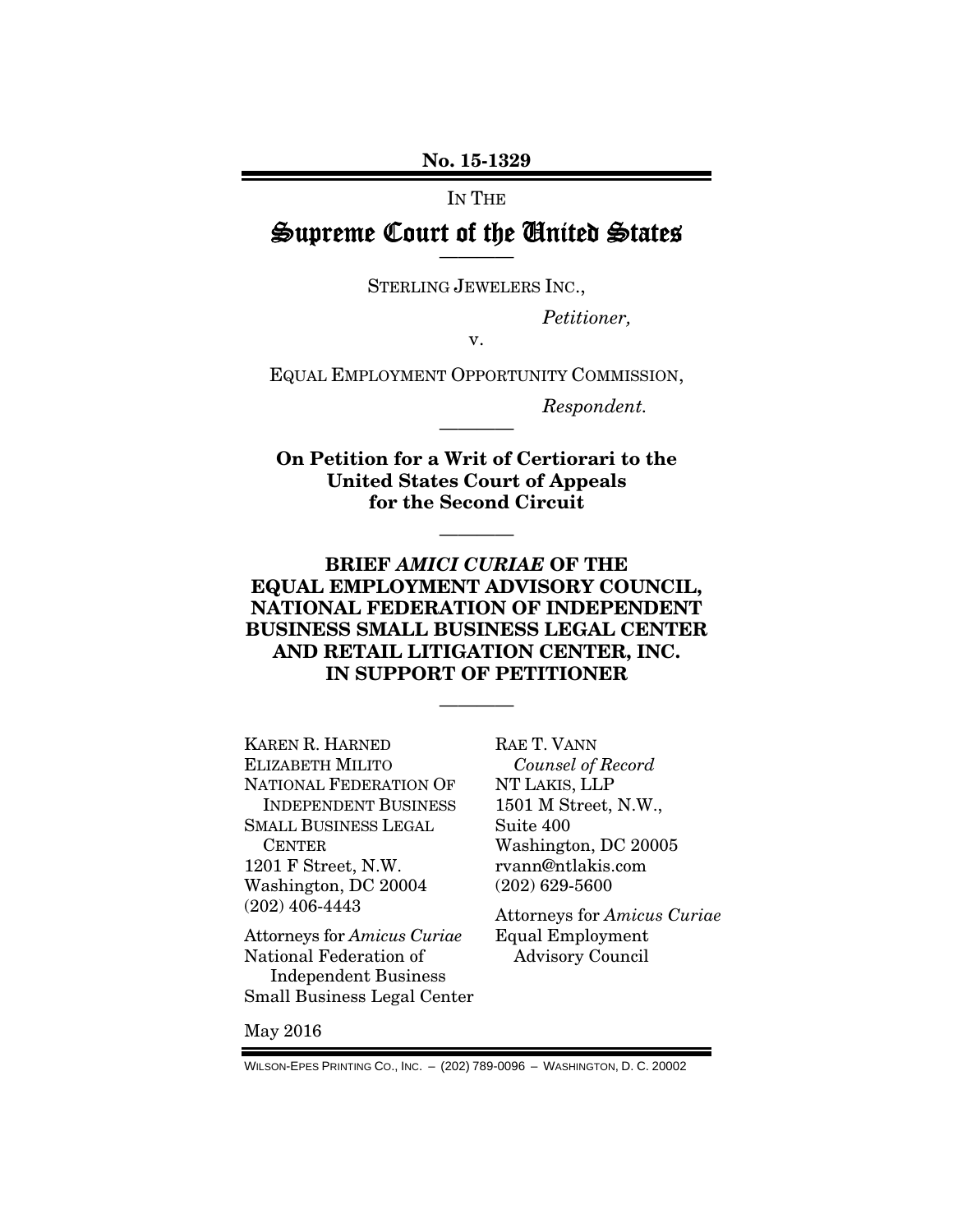DEBORAH R. WHITE KATHLEEN F. MCGUIGAN RETAIL LITIGATION CENTER, INC. 1700 N. Moore Street, Suite 2250 Arlington, VA 22209  $(703)\,600-2067$ 

Attorneys for *Amicus Curiae* Retail Litigation Center, Inc.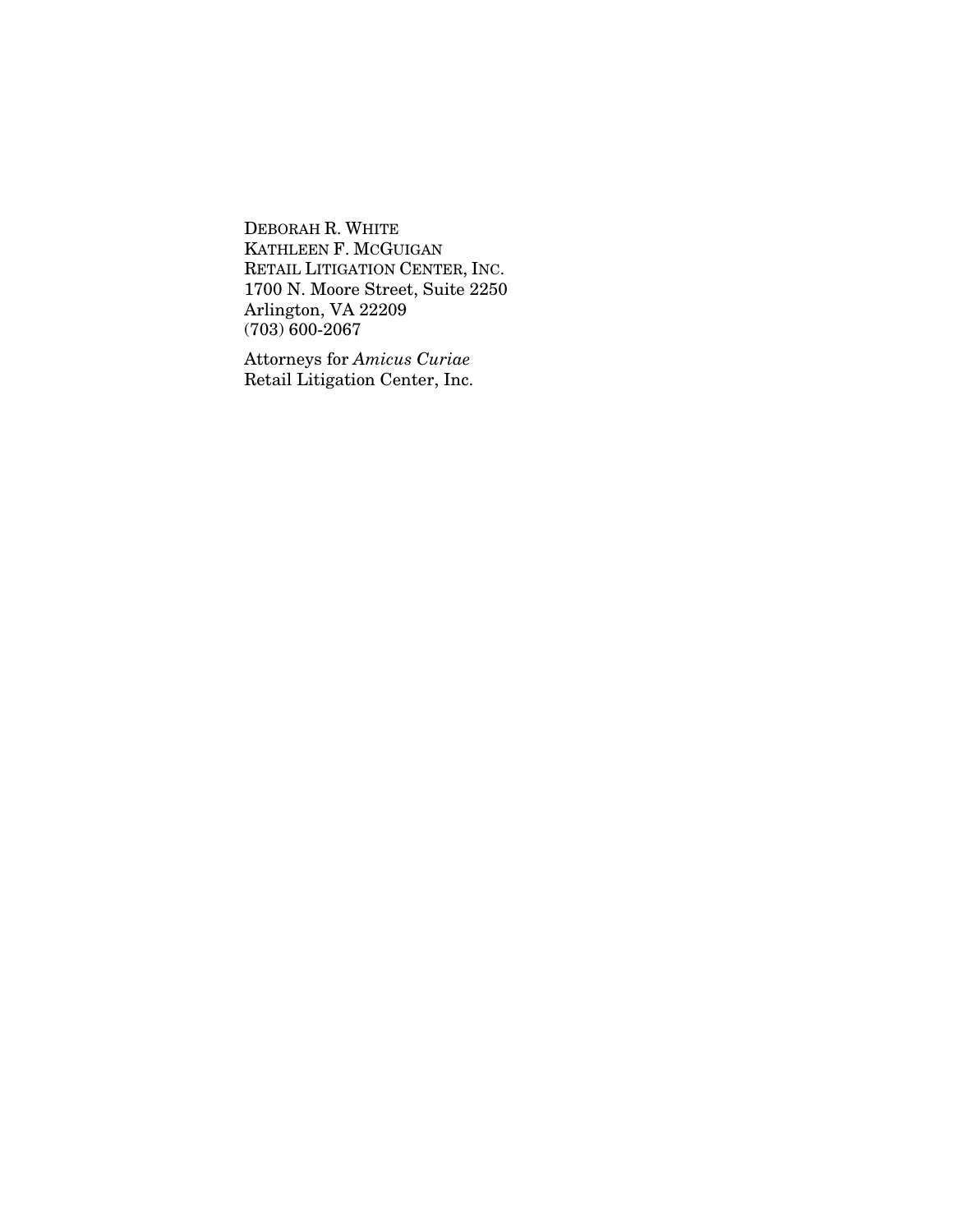# TABLE OF CONTENTS

|                                                                                                                                                                                              | Page           |
|----------------------------------------------------------------------------------------------------------------------------------------------------------------------------------------------|----------------|
| TABLE OF AUTHORITIES                                                                                                                                                                         | iii            |
| INTEREST OF THE AMICI CURIAE                                                                                                                                                                 | $\overline{2}$ |
| STATEMENT OF THE CASE                                                                                                                                                                        | $\overline{4}$ |
| SUMMARY OF REASONS FOR GRANTING                                                                                                                                                              | 7              |
| <b>REASONS FOR GRANTING THE WRIT</b>                                                                                                                                                         | 10             |
| I. THE DECISION BELOW MISAPPLIED,<br>AND IS IRRECONCILABLE WITH,<br>THIS COURT'S DECISION IN MACH                                                                                            | 10             |
| A. Mach Mining Does Not Address,<br>Much Less Resolve, The Standard For<br>Evaluating The EEOC's Fulfillment<br>Of Its Pre-Suit Charge Investigation                                         | 11             |
| B. The Court In Mach Mining Focused<br>On Features Of Conciliation That Do<br>Not Exist In The Investigation                                                                                 | 17             |
| II. REVIEW OF THE DECISION BELOW<br>IS NECESSARY TO RESOLVE AN<br>ISSUE OF SUBSTANTIAL IMPOR-<br>TANCE TO EMPLOYERS REGARDING<br>PROPER AND EFFICIENT<br>THE<br>RESOLUTION OF DISCRIMINATION | 20             |
|                                                                                                                                                                                              |                |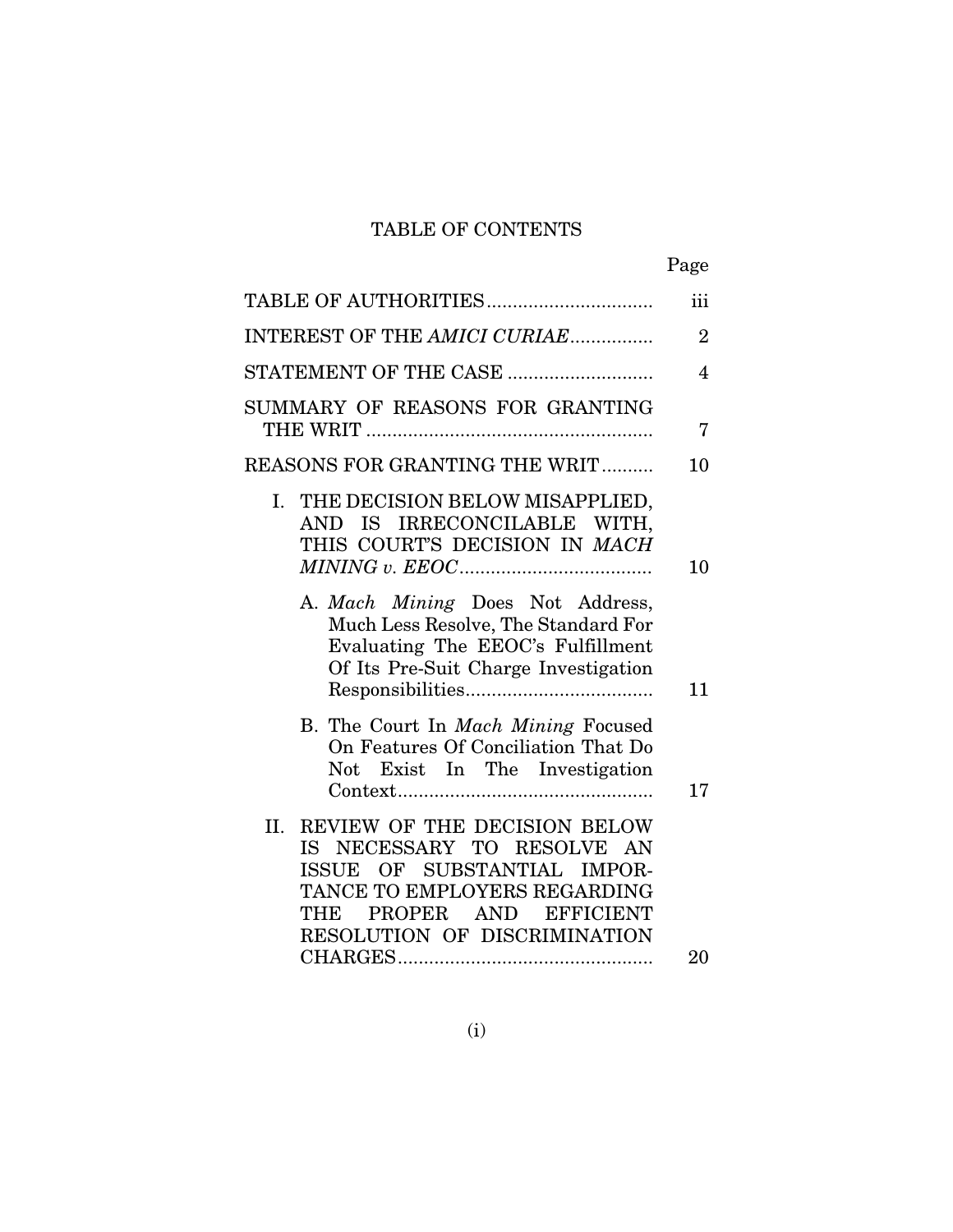# TABLE OF CONTENTS—Continued

Page

|            | A. Conferring Upon The EEOC           |  |    |
|------------|---------------------------------------|--|----|
|            | Unconstrained Latitude In The         |  |    |
|            | Conduct Of Discrimination Charge      |  |    |
|            | Investigations Is Inconsistent With   |  |    |
|            | Title VII's Purposes And Policy Aims. |  | 20 |
|            | B. The EEOC's Recent History Of       |  |    |
|            | Prosecutorial Abuses Confirms The     |  |    |
|            | Need For Clear Standards Governing    |  |    |
|            | Its Compliance With Pre-Suit          |  |    |
|            | Investigative And Other               |  |    |
|            | Administrative Requirements           |  | 22 |
| CONCLUSION |                                       |  | 25 |

ii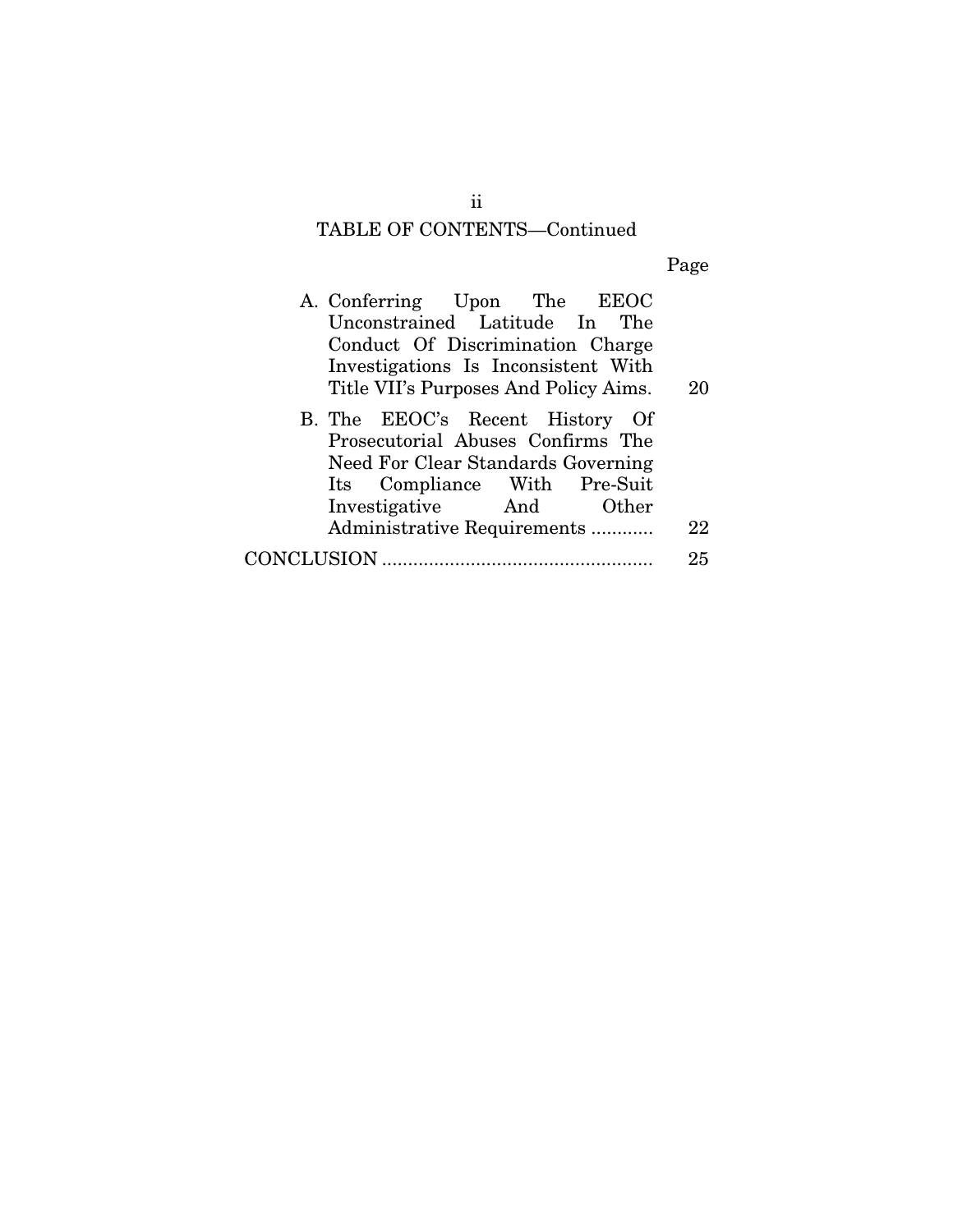# iii TABLE OF AUTHORITIES

# FEDERAL CASES Page(s)

| CRST Van Expedited, Inc. v. EEOC, 2016                                                                                         | 12 |
|--------------------------------------------------------------------------------------------------------------------------------|----|
| EEOC v. Bailey Co., 563 F.2d 439 (6th Cir.<br>$1977)$                                                                          | 18 |
| EEOC v. Bloomberg L.P., 967 F. Supp. 2d                                                                                        | 23 |
| EEOC v. CRST Van Expedited, Inc., 679<br>F.3d 657 (8th Cir. 2012) 18, 19, 21                                                   |    |
| EEOC v. East Hills Ford Sales, Inc., 445 F.                                                                                    | 18 |
| EEOC v. Jillian's of Indianapolis, Inc., 279<br>F. Supp. 2d 974 (S.D. Ind. 2003)                                               | 18 |
| EEOC v. Mach Mining, LLC, 2013 WL<br>319337 (S.D. Ill. Jan. 28, 2013), rev'd, 738<br>F.3d 171 (7th Cir. 2013), vacated, 135 S. | 14 |
| EEOC v. Mach Mining, LLC, 738 F.3d 171<br>(7th Cir. 2013), vacated, 135 S. Ct. 1645                                            | 14 |
| EEOC v. National Cash Register Co., 405 F.                                                                                     | 18 |
| EEOC v. Outback Steak House of Fla., Inc.,<br>520 F. Supp. 2d 1250 (D. Colo. 2007)                                             | 18 |
| EEOC v. Shell Oil Co., 466 U.S. 54 (1984). 7, 12                                                                               |    |
| EEOC v. Target Corp., 2007 WL 1461298                                                                                          | 18 |
| International Brotherhood of Teamsters v.<br>United States, 431 U.S. 324 (1977)                                                | 23 |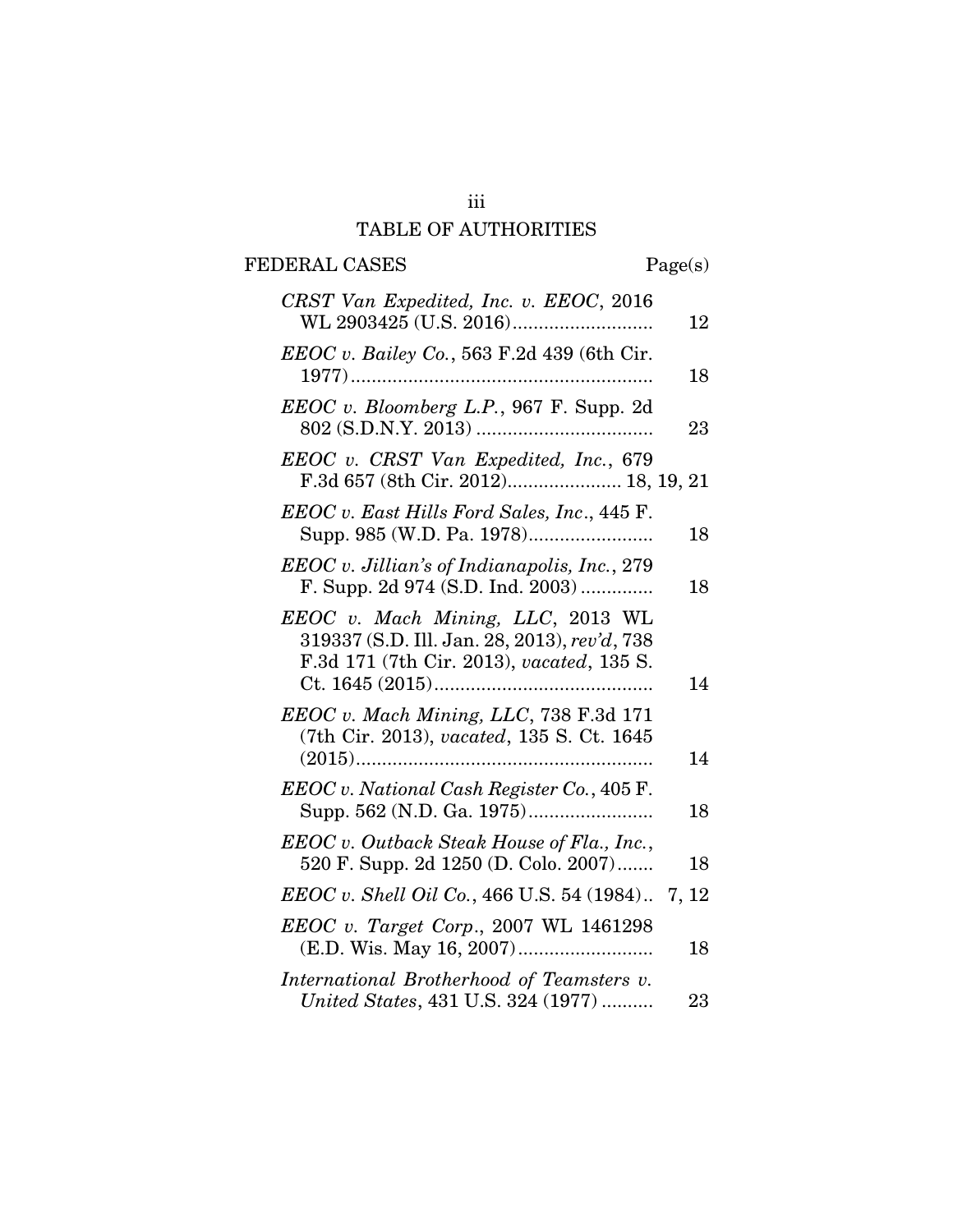## TABLE OF AUTHORITIES—Continued

| Local No. 93, International Association of  |    |
|---------------------------------------------|----|
| Firefighters v. City of Cleveland, 478 U.S. | 20 |
| Mach Mining, LLC v. EEOC, 135 S. Ct.        |    |
|                                             |    |
| Occidental Life Insurance Co. v. EEOC, 432  |    |

## FEDERAL STATUTES

| Equal Employment Opportunity Act of 1972,<br>Pub. L. No. 92-261, 86 Stat. 103 (1972)  12, 20 |
|----------------------------------------------------------------------------------------------|
| Title VII of the Civil Rights Act of 1964,                                                   |
|                                                                                              |
| 11                                                                                           |
|                                                                                              |
| 13                                                                                           |
|                                                                                              |

## FEDERAL REGULATIONS

| 18  |
|-----|
| -18 |
| 18  |
|     |

iv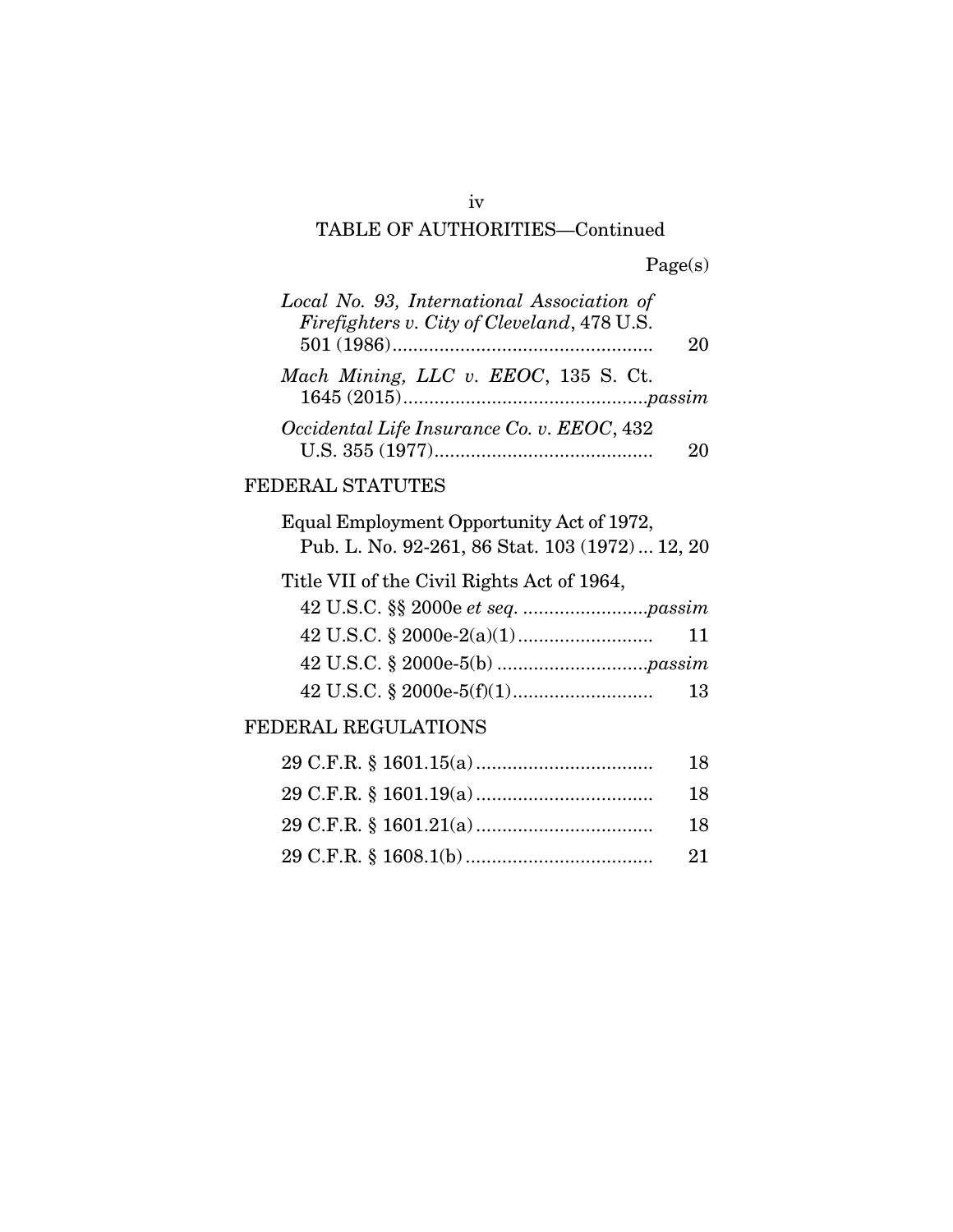#### IN THE

# Supreme Court of the United States ————

No. 15-1329

STERLING JEWELERS INC.,

————

*Petitioner,* 

v.

EQUAL EMPLOYMENT OPPORTUNITY COMMISSION,

*Respondent.* 

On Petition for a Writ of Certiorari to the United States Court of Appeals for the Second Circuit

————

————

### BRIEF *AMICI CURIAE* OF THE EQUAL EMPLOYMENT ADVISORY COUNCIL, NATIONAL FEDERATION OF INDEPENDENT BUSINESS SMALL BUSINESS LEGAL CENTER AND RETAIL LITIGATION CENTER, INC. IN SUPPORT OF PETITIONER

The Equal Employment Advisory Council, National Federation of Independent Business Small Business Legal Center, and Retail Litigation Center, Inc. respectfully submit this brief *amici curiae* in support of the Petition for a Writ of Certiorari and of reversal.<sup>1</sup>

————

1

<sup>&</sup>lt;sup>1</sup> Counsel of record for all parties received notice at least 10 days prior to the due date of the *amici curiae*'s intention to file this brief. Both parties have consented to the filing of this brief.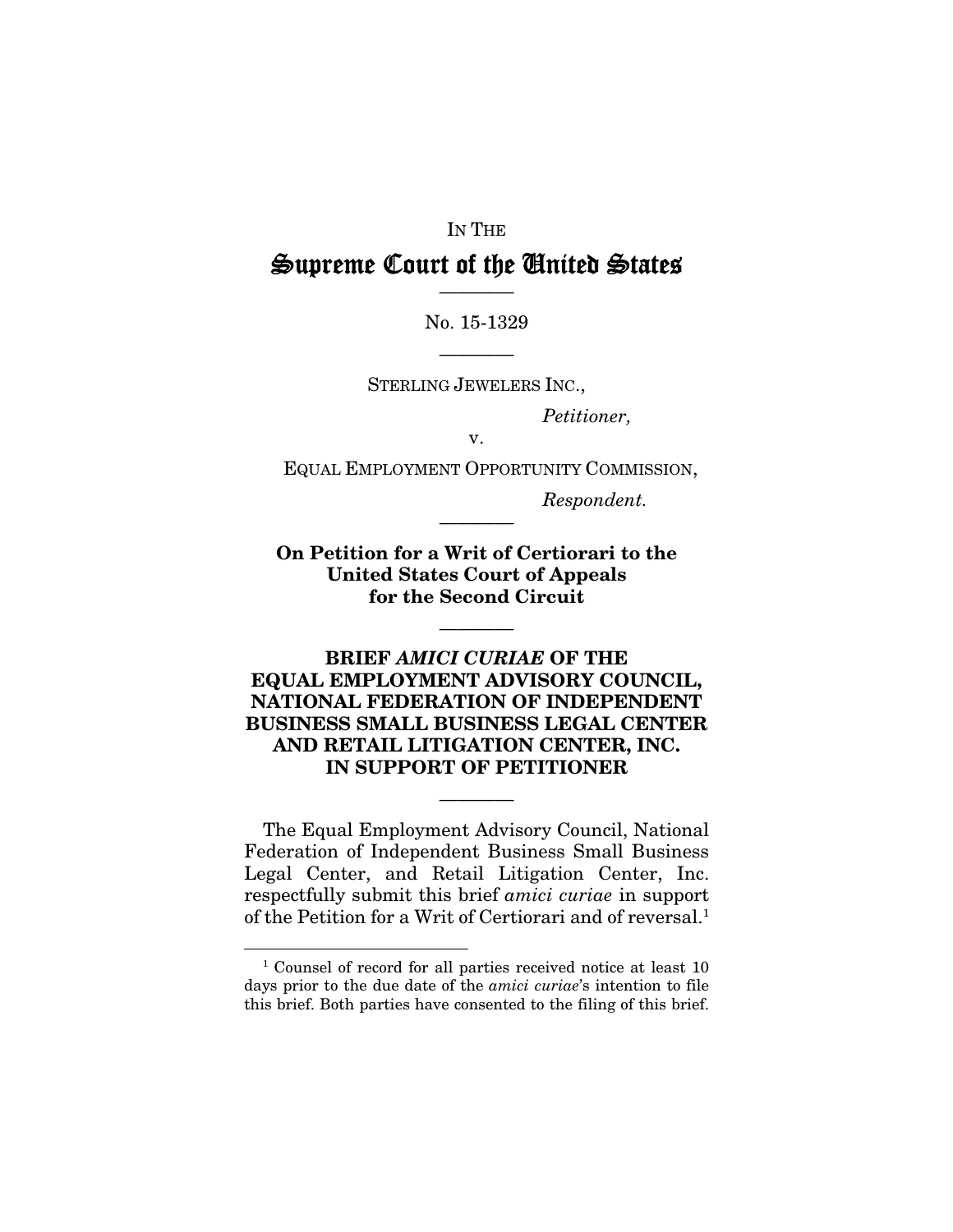#### INTEREST OF THE *AMICI CURIAE*

The Equal Employment Advisory Council (EEAC) is a nationwide association of employers organized in 1976 to promote sound approaches to the elimination of discriminatory employment practices. Its membership includes over 250 of the nation's largest private sector companies. EEAC's directors and officers include many of industry's leading experts in the field of equal employment opportunity. Their combined experience gives EEAC an unmatched depth of knowledge of the practical, as well as legal, considerations relevant to the proper interpretation and application of equal employment policies and requirements. EEAC's members are firmly committed to the principles of nondiscrimination and equal employment opportunity.

The National Federation of Independent Business (NFIB) Small Business Legal Center is a nonprofit, public interest law firm established to provide legal resources and be the voice for small businesses in the nation's courts through representation on issues of public interest affecting small businesses. NFIB is the nation's leading small business association, with offices in Washington, D.C. and all 50 state capitals. Founded in 1943 as a nonprofit, nonpartisan organization, NFIB's mission is to promote and protect the right of its members to own, operate and grow their businesses. NFIB represents 325,000 member businesses nationwide. The NFIB Small Business Legal

1

Counsel for *amici curiae* authored this brief in its entirety. No counsel for a party authored this brief in whole or in part, and no counsel or party made a monetary contribution intended to fund the preparation or submission of this brief. No person other than *amici curiae*, their members, or their counsel made a monetary contribution to its preparation or submission.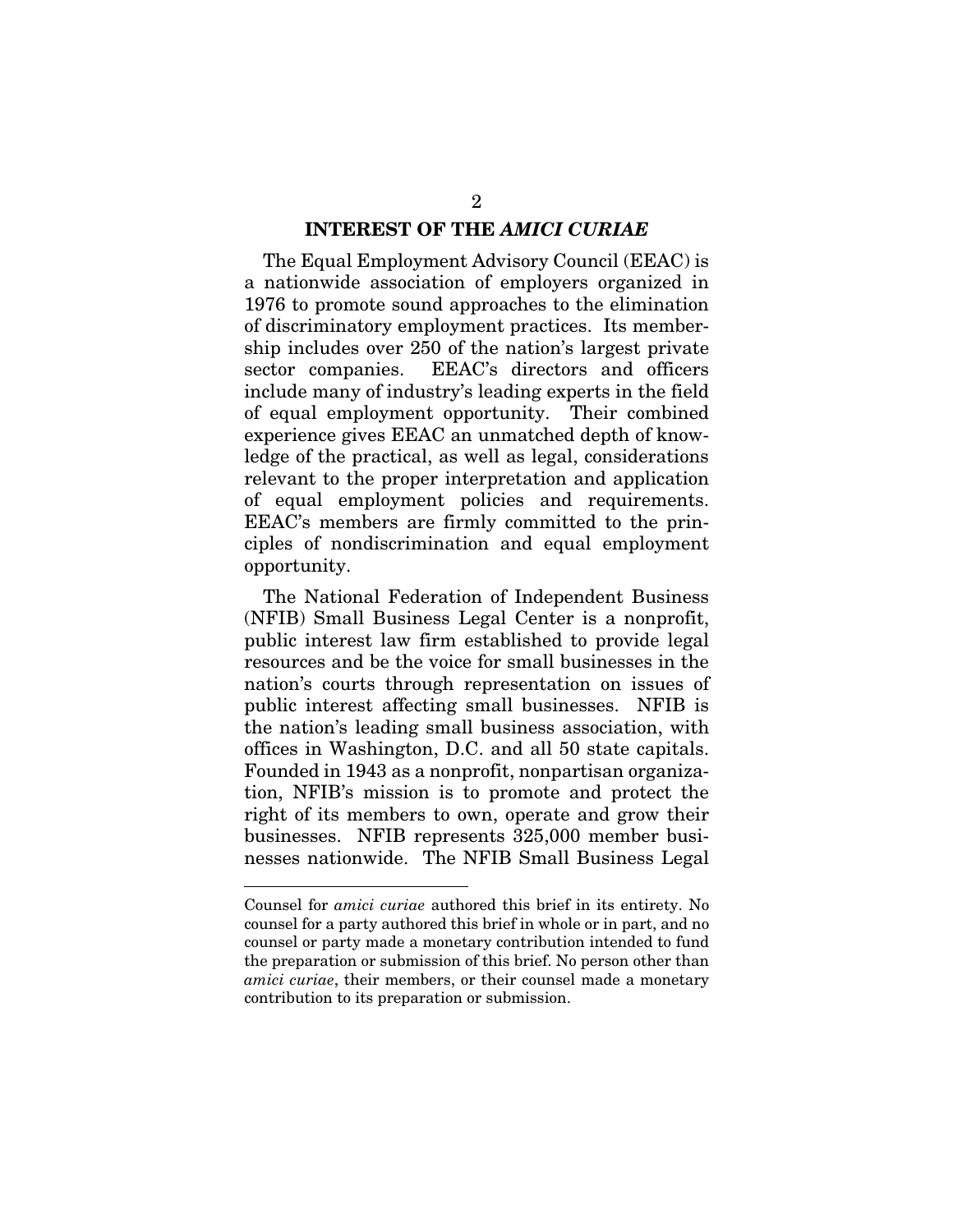Center represents the interests of small business in the nation's courts and participates in precedent setting cases that will have a critical impact on small businesses nationwide, such as the case before the Court in this action.

The Retail Litigation Center, Inc. (RLC) is a public policy organization that identifies and engages in legal proceedings that affect the retail industry. The RLC's members include many of the country's largest and most innovative retailers. The member entities whose interests the RLC represents employ millions of people throughout the United States, provide goods and services to tens of millions more, and account for tens of billions of dollars in annual sales. The RLC seeks to provide courts with retail-industry perspectives on important legal issues and to highlight the potential industry-wide consequences of significant pending cases.

Many of *amici's* members are employers, or representatives of employers, subject to Title VII of the Civil Rights Act of 1964 (Title VII), 42 U.S.C. §§ 2000e *et seq.*, as amended, and other federal employmentrelated laws and regulations. As representatives of potential defendants to Title VII discrimination charges and lawsuits, *amici* have a substantial interest in the proper investigation and resolution of discrimination charges filed with the Equal Employment Opportunity Commission (EEOC).

As national representatives of many professionals whose primary responsibility is compliance with equal employment opportunity laws and regulations, *amici*  have perspectives and experience that can help the Court assess issues of law and public policy raised in this case beyond the immediate concerns of the par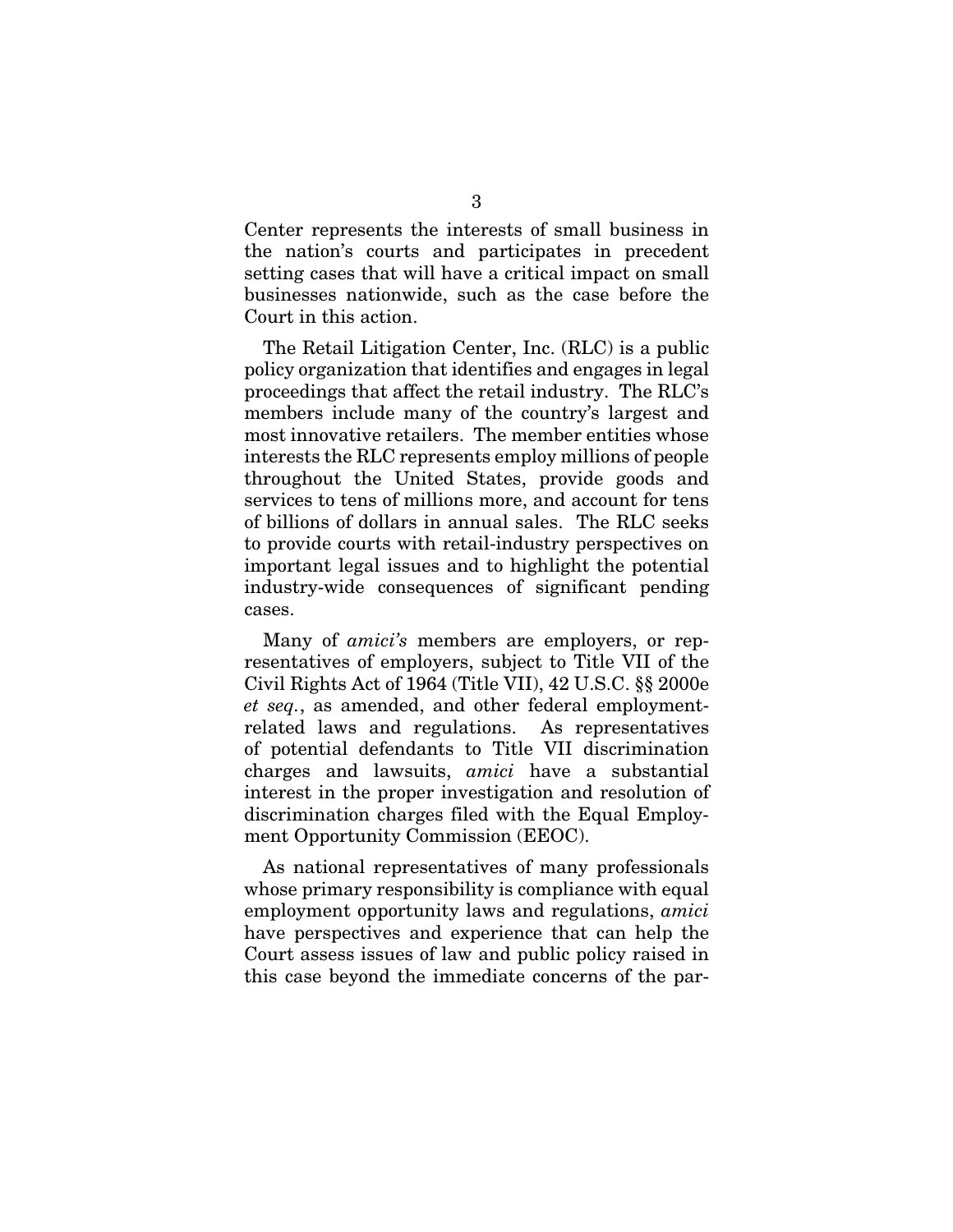ties. Since 1976, EEAC, NFIB and the RLC collectively have participated as *amicus curiae* in hundreds of cases before this Court and the federal circuit courts of appeals, many of which have involved important Title VII questions. Because of their practical experience in these matters, *amici* are wellsituated to brief the Court on the relevant concerns of the business community and the significance of this case to employers generally.

#### STATEMENT OF THE CASE

Between May 2005 and November 2006, 19 female employees filed discrimination charges with Respondent Equal Employment Opportunity Commission (EEOC) accusing Petitioner Sterling Jewelers Inc. (Sterling) of discriminating against them and similarly situated women in pay and promotions at Sterling retail stores. Pet. App. 3a-4a. These stores were located in nine states—California, Colorado, Florida, Indiana, Massachusetts, Missouri, Nevada, New York and Texas*. Id.* All 19 charges eventually were assigned to EEOC Lead Investigator David Ging. Pet. App. 4a.

In 2006, Sterling and counsel representing the charging parties engaged in private settlement negotiations, which the EEOC was permitted to attend. *Id.* After those settlement efforts broke down, Ging invited Sterling and the charging parties to submit any information they wished to be considered. Pet. App. 5a. Sterling did not provide any additional information beyond what already had been submitted as part of its initial response to the charges. *Id.*  However, by letter dated November 30, 2007, counsel for the charging parties submitted additional information raising new allegations that the charging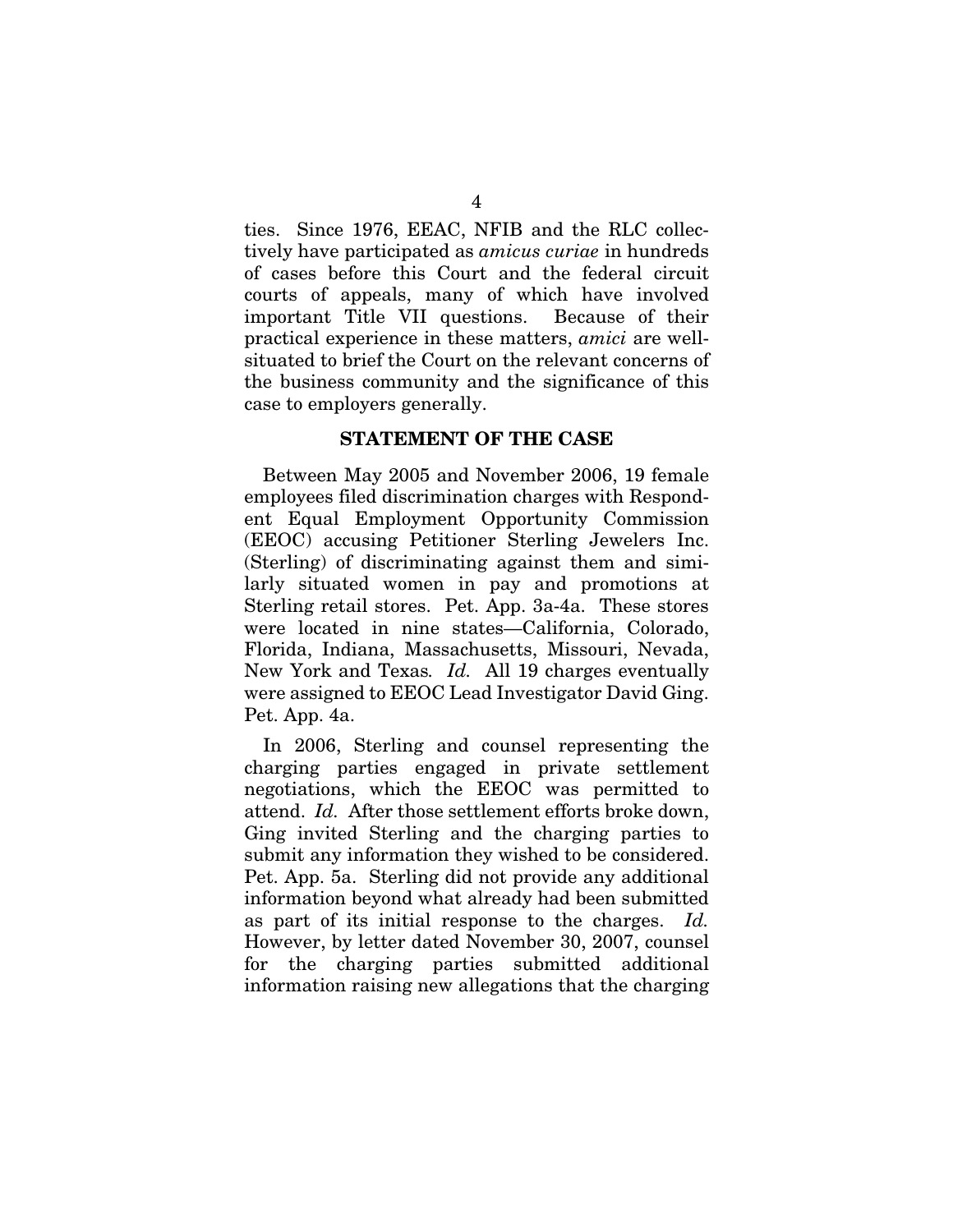parties "and other women similarly situated to them" had been subjected to a pattern or practice of unlawful sex discrimination in pay and promotions at Sterling stores, Pet. App. 19a, 117a, and that charging parties' submission and exhibits "set forth the factual, legal and statistical support" for their claims. Pet. App. 19a, 118a.

Shortly thereafter, on January 3, 2008, the EEOC issued a Letter of Determination finding that Sterling subjected the charging parties and "a class of female employees with retail responsibilities *nationwide*" to unlawful pattern-or-practice sex discrimination. Pet. App. 5a (emphasis added). The EEOC filed suit on September 23, 2008, accusing Sterling of nationwide pattern-or-practice sex discrimination in pay and promotions in violation of Title VII. Pet. App. 6a.

During discovery, Sterling sought to determine the basis for the EEOC's nationwide claim. Pet. App. 6a. Ging eventually testified that he could not recall what, if anything, he did to investigate the 19 charges or whether there was any evidence of a nationwide pattern or practice of sex discrimination in pay and promotions. *Id.* 

Sterling moved for partial summary judgment on the ground that the EEOC did not investigate the claim that the company was engaged in a nationwide pattern or practice of unlawful sex discrimination, and thus the agency had failed to satisfy a mandatory precondition to suit under Title VII. *Id.* In opposing the motion, the EEOC conceded that "there is little investigative material in the files beyond the charges, Sterling's responses, and other correspondence." Pet. App. 24a. Nevertheless, the EEOC contended that Ging's testimony that he investigated the charges collectively as "class-based" claims, coupled with the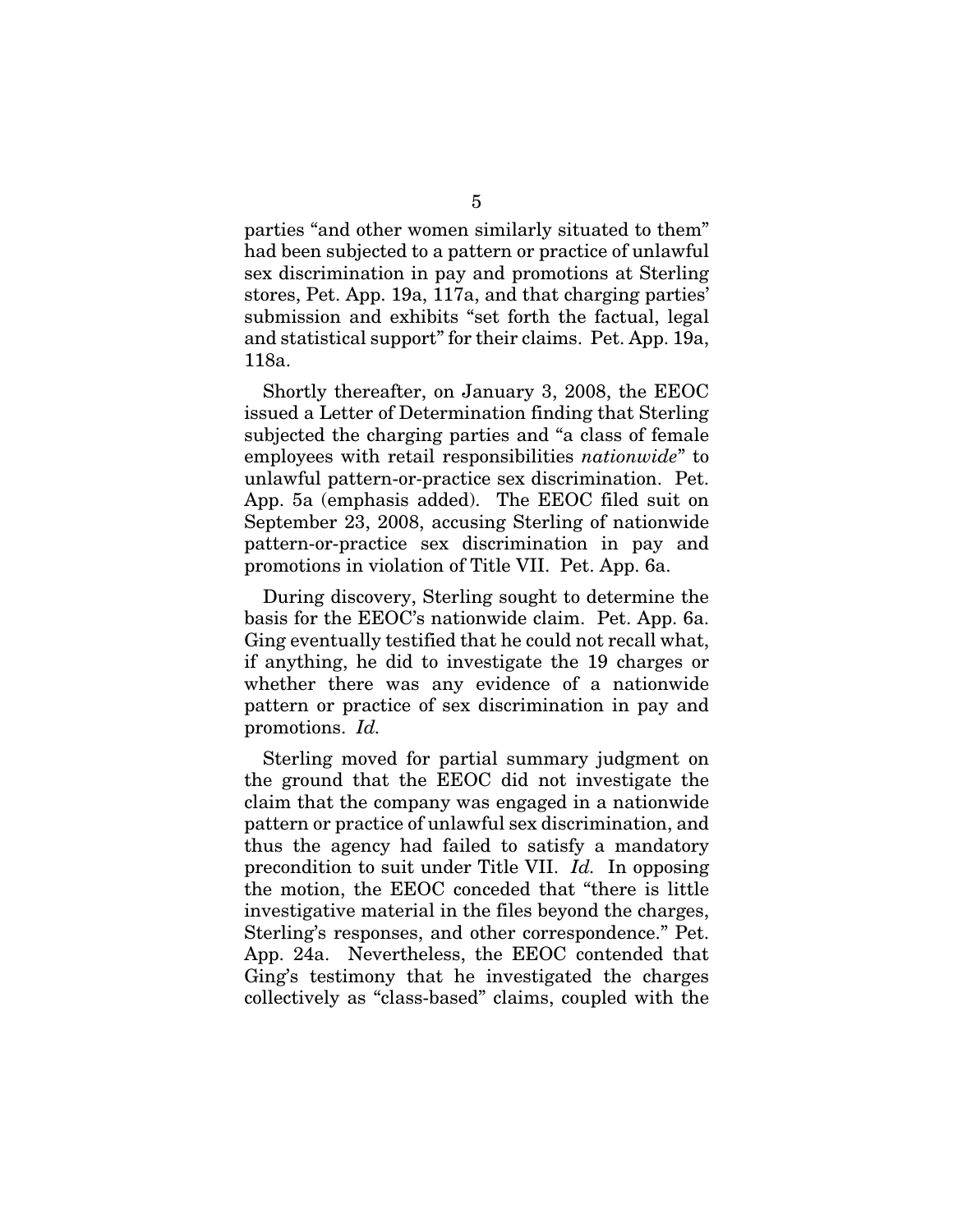language of the charges asserting claims on behalf of all women "similarly situated," was sufficient to show that the agency satisfied its pre-suit investigation obligation. Pet. App. 4a-6a. The EEOC also argued in the alternative that even assuming it failed to satisfy its pre-suit obligations, federal courts are not authorized to review the sufficiency of its pre-suit investigative efforts. Pet. App. 3a.

The magistrate judge rejected the EEOC's arguments and recommended that the district court dismiss the agency's lawsuit with prejudice. Pet. App. 35a. Pointing out that the EEOC's obligation to investigate prior to suit "is both mandatory and unqualified," the magistrate judge concluded that the agency conducted no independent investigation at all. Pet. App. 33a (citation and internal quotation omitted).

Among other things, the magistrate judge found that the only evidence offered by the EEOC of an investigation of a nationwide pattern-or-practice claim was a statistical analysis prepared by an expert retained by the charging parties' lawyers in connection with the earlier, unsuccessful, private settlement negotiations. That analysis purported to calculate the charging parties' damages for purposes of settlement negotiations. The EEOC, however, relied on the analysis as proof of company-wide disparities in pay and promotions on the basis of sex. Pet. App. 27a.

Noting that the EEOC repeatedly refused to identify the basis for its Letter of Determination in response to Sterling's numerous discovery requests, the magistrate judge concluded that:

having invoked privilege in response to Sterling's inquiries in discovery, the EEOC cannot now be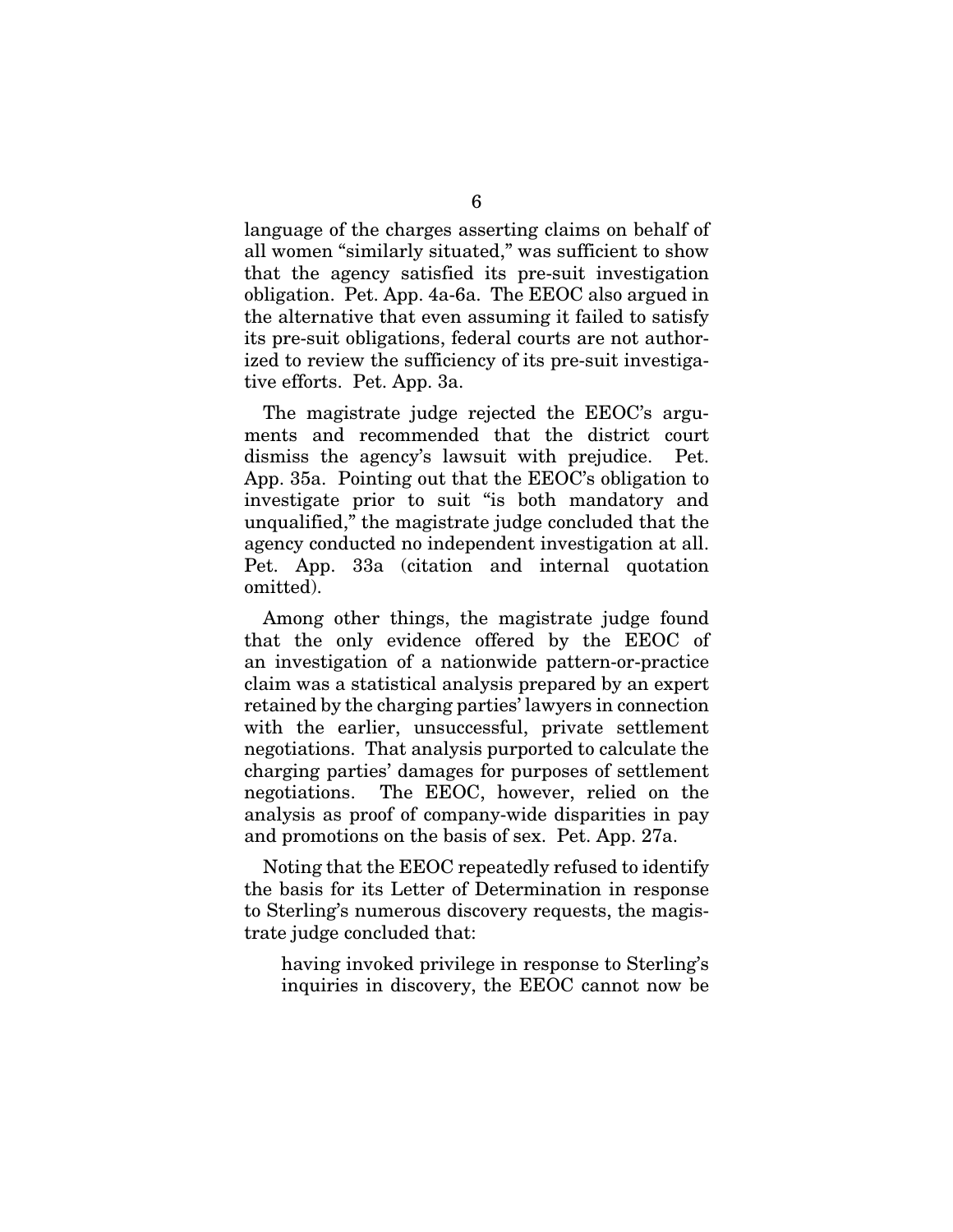allowed to argue that this was the analysis referred to in its Letter of Determination, or that it took any steps to verify the reliability of that analysis. Absent such proof, there is no evidence that its investigation was nationwide.

Pet. App. 34a (footnote omitted). The district court adopted the magistrate judge's Report and Recommendation, and by Order dated March 10, 2014, dismissed the EEOC's action with prejudice. Pet. App. 40a. The Second Circuit vacated "the district court's order granting summary judgment and [remanded] the case for further proceedings …." Pet. App. 15a.

#### SUMMARY OF REASONS FOR GRANTING THE WRIT

The Second Circuit below effectively held that courts may not review the scope or sufficiency of an Equal Employment Opportunity Commission (EEOC) discrimination charge investigation, even where necessary to confirm the agency's compliance with its statutory pre-suit obligations under Title VII of the Civil Rights Act of 1964, 42 U.S.C. §§ 2000e *et seq.*, as amended. In doing so, it badly misconstrued this Court's holding and rationale in *Mach Mining, LLC v. EEOC*, 135 S. Ct. 1645 (2015), and also misapprehended the EEOC's administrative responsibilities under the Act. Accordingly, this Court should grant the writ and reverse the decision below.

The EEOC is authorized by Congress to enforce Title VII, which "sets out a detailed, multi-step procedure through which the Commission enforces the statute's prohibition on employment discrimination." *Mach Mining, LLC v. EEOC*, 135 S. Ct. 1645, 1649 (2015); *see also EEOC v. Shell Oil Co.*, 466 U.S. 54, 62 (1984). Title VII provides that the EEOC "shall" serve notice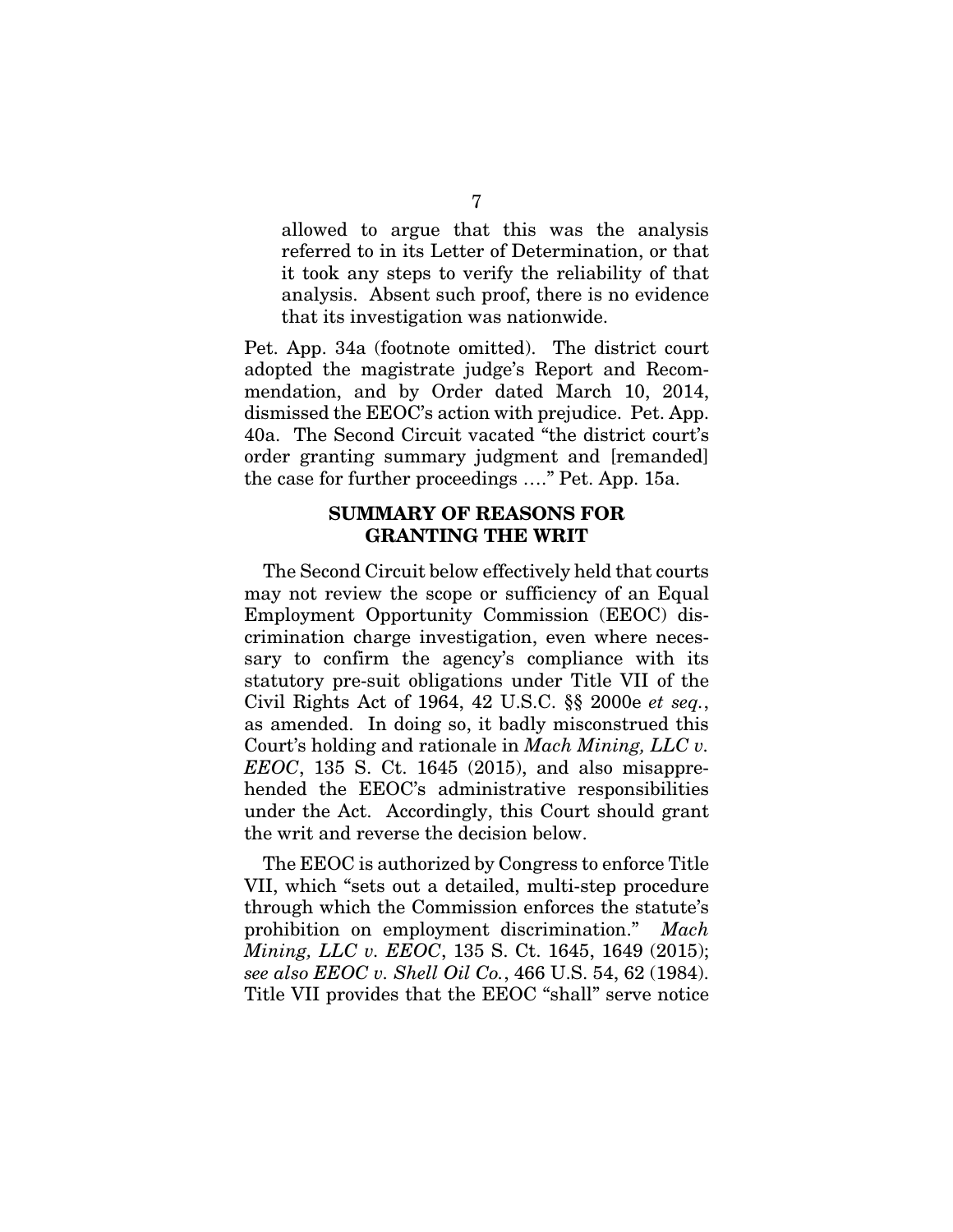of, investigate, make findings as to, and conciliate every administrative charge of discrimination before commencing suit in federal court. 42 U.S.C. § 2000e-5(b). Although it also is authorized to initiate civil actions against employers it believes to have violated the Act, the EEOC may not do so unless and until it has discharged its statutory pre-suit administrative requirements, including completing an investigation of the charge. *Id*.

In *Mach Mining LLC v. EEOC*, this Court recognized that as to conciliation, Title VII confers "extensive discretion [upon the EEOC] to determine the kind and amount of communication with an employer appropriate in any given case." 135 S. Ct. at 1649. Accordingly, the Court held that the scope of review of the agency's conciliation efforts is "narrow." *Id.*

This Court explained that a sworn statement from the EEOC typically will be sufficient to establish compliance with its pre-suit conciliation obligations. *Id.* at 1656. At the same time, the Court confirmed that an employer is permitted to present its own "credible evidence" of EEOC non-compliance, *id.*, thus obligating the trial court to "conduct the factfinding necessary to decide that limited dispute." *Id.* The Court was not asked to and did not decide whether pre-suit investigation is subject to the same standard of review.

Blindly extending *Mach Mining's* holding to the charge investigation context, the Second Circuit below found that Title VII authorizes only modest judicial review of the EEOC's compliance with its statutory duty to investigate. According to the court, such a review is limited to determining whether or not an investigation occurred, not whether it was proper,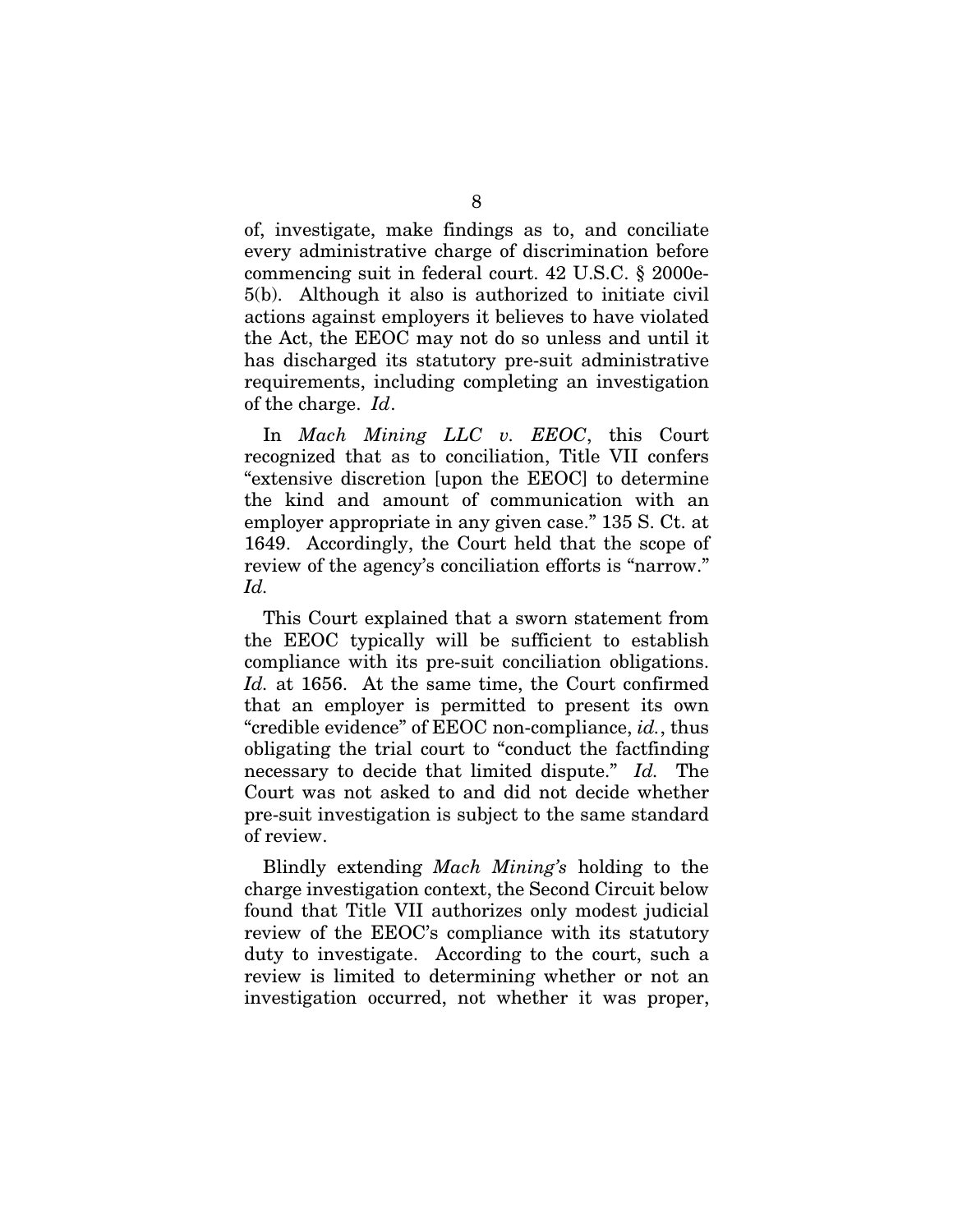reasonable, or in any way related to the agency's civil action.

In so holding, the Second Circuit failed to reconcile its interpretation with *Mach Mining's* emphasis of (and reliance on) aspects of the administrative process that are unique to conciliation and inapplicable to the EEOC's duty to investigate. For instance, this Court in *Mach Mining* observed that Title VII directs the EEOC to "endeavor" to eliminate suspected discriminatory employment practices through "informal" means of "conference, conciliation, and persuasion" to the point at which it is able to secure an agreement "acceptable to the Commission." 135 S. Ct. at 1654 (citations and internal quotations omitted). In the Court's view, that language confers upon the EEOC considerable discretion in how it carries out its conciliation responsibilities.

The same is not true of the EEOC's duty to investigate, however, which is "both mandatory and unqualified." Pet. App. 33a (citation and internal quotation omitted). Accordingly, the Second Circuit incorrectly held that the agency was permitted to bring a nationwide Title VII pattern-or-practice suit where that claim was not first subject to a nationwide pattern-or-practice charge investigation. The EEOC's failure to investigate prior to suit not only is inconsistent with Title VII, but also deprives charging parties and respondents of a meaningful opportunity to resolve meritorious claims informally, contrary to Title VII's policy favoring prompt, informal resolution of discrimination charges over federal court litigation.

In its zeal to litigate large, high profile class-based suits, the EEOC's enforcement priorities seemingly have focused less on informal resolution of discrimination charges, as contemplated by Title VII, and more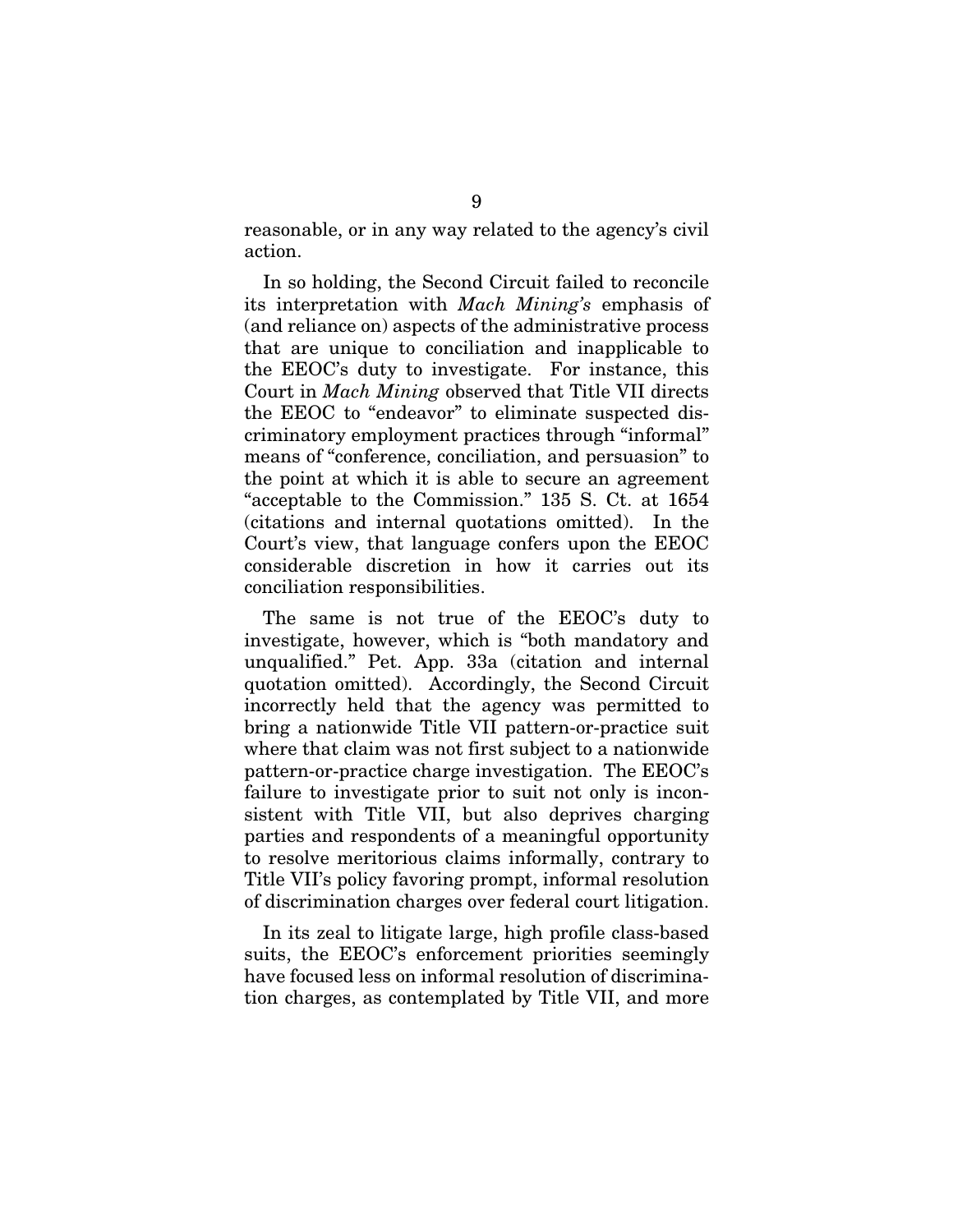on developing and maintaining a broad, class-based litigation docket. To the extent that the decision below encourages the EEOC to neglect its administrative charge responsibilities by "suing first and asking questions later," it serves as a barrier to effective and efficient resolution of workplace discrimination claims and thus should be reversed.

Review and reversal of the decision below is important to ensure the proper functioning and integrity of the administrative discrimination charge resolution process. Indeed, guidance from this Court regarding the authority of courts to evaluate the reasonableness of EEOC investigation efforts is sorely needed to disabuse any notion that the agency's "legal lapses and violations … have no consequence." *Mach Mining*, 135 S. Ct. at 1652-53.

#### REASONS FOR GRANTING THE WRIT

### I. THE DECISION BELOW MISAPPLIED, AND IS IRRECONCILABLE WITH, THIS COURT'S DECISION IN *MACH MINING v. EEOC*

The Second Circuit held that the Equal Employment Opportunity Commission (EEOC) may sue for nationwide pattern-or-practice sex discrimination under Title VII of the Civil Rights Act of 1964 (Title VII), 42 U.S.C. §§ 2000e *et seq.*, as amended, even where questions exist as to whether it actually investigated such claims at the administrative level. The court found that because only modest judicial review of the EEOC's compliance with its *conciliation* obligation is permitted under this Court's holding in *Mach Mining LLC v. EEOC*, 135 S. Ct. 1645 (2015), the only question that may be considered by a reviewing court in the context of the agency's *investigation* obligation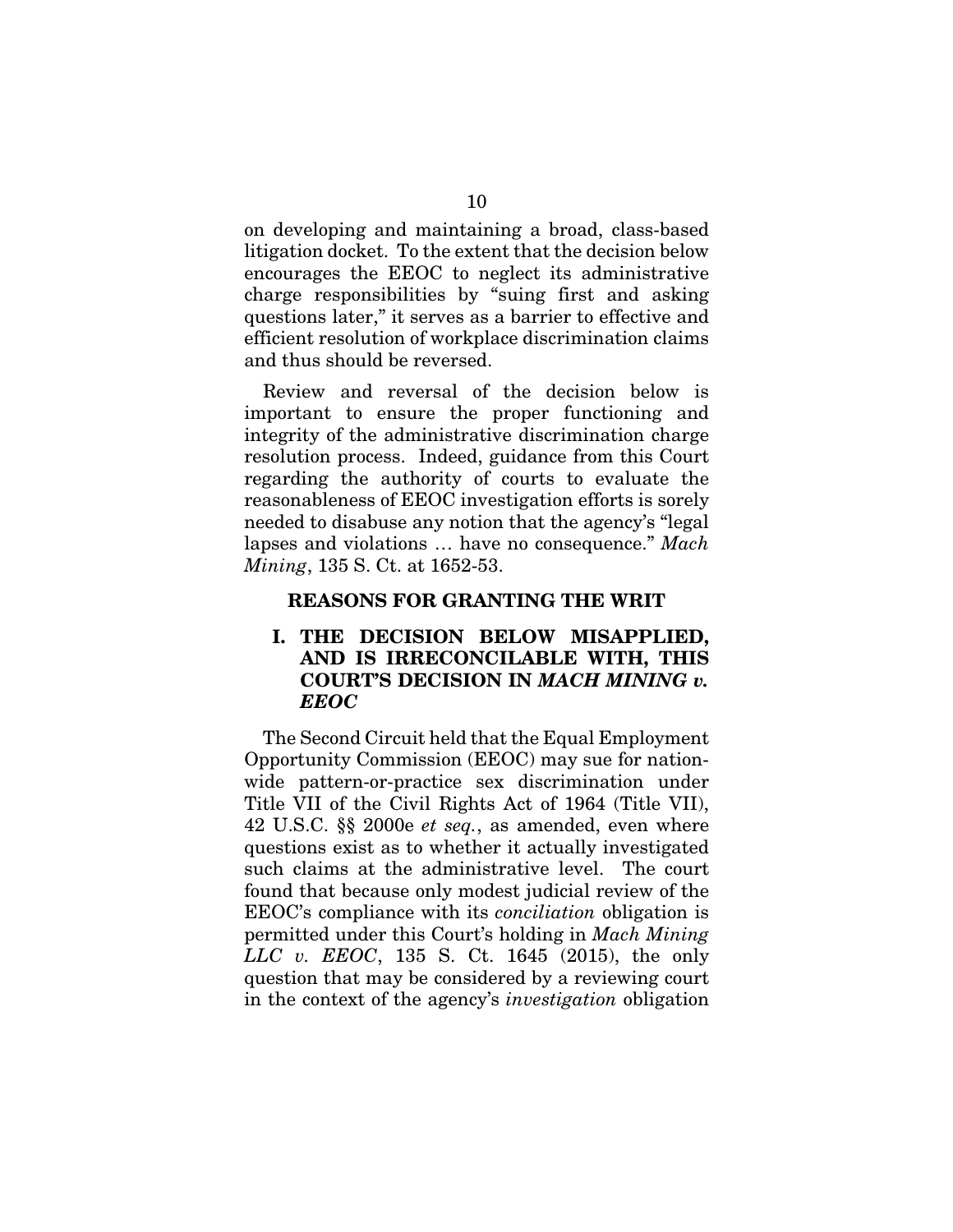is whether or not the EEOC conducted an investigation – not whether it was a good or poor one, or formed a proper basis for the subsequent civil suit. According to the Second Circuit, the EEOC need only demonstrate that "it took steps to determine whether there was reasonable cause to believe that the allegations in the charge are true." Pet. App. 8a-9a.

In doing so, the Second Circuit disregarded important limitations on *Mach Mining's* scope and, instead, recast that ruling in a manner that effectively precludes *any* judicial review of the EEOC's pre-suit charge investigation efforts. Because of the significance of this question to all employers subject to Title VII, review by this Court is warranted.

### A. *Mach Mining* Does Not Address, Much Less Resolve, The Standard For Evaluating The EEOC's Fulfillment Of Its Pre-Suit Charge Investigation Responsibilities

The EEOC was created by Congress to enforce Title VII, which prohibits discrimination in the terms, conditions or privileges of employment on the basis of race, color, religion, sex, or national origin. 42 U.S.C.  $§ 2000e-2(a)(1)$ . The statute authorizes the EEOC to bring a civil lawsuit against private employers in its own name, both on behalf of alleged victims and in the public interest, but only after it has fulfilled its pre-suit administrative responsibilities, including its obligation to investigate the contested claims. 42 U.S.C. § 2000e-5(b).

This Court repeatedly has explained that the EEOC's administrative discrimination charge process is "'an integrated, multistep enforcement procedure' that … begins with the filing of a charge with the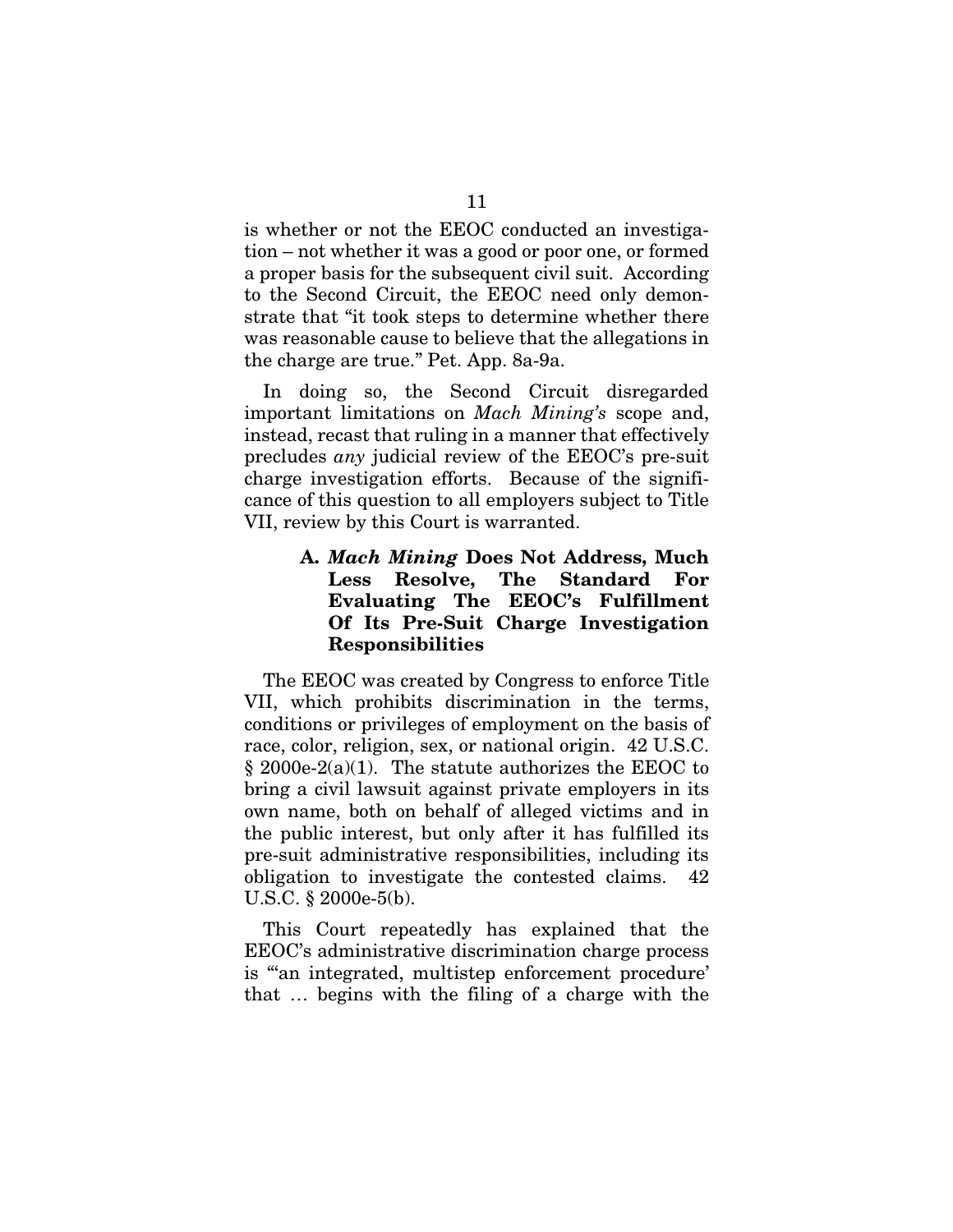EEOC alleging that a given employer has engaged in an unlawful employment practice." *EEOC v. Shell Oil Co.*, 466 U.S. 54, 62 (1984) (quoting *Occidental Life Ins. Co. v. EEOC*, 432 U.S. 355, 359 (1977) (footnote omitted)); *see also Mach Mining*, 135 S. Ct. at 1649 (charge process is a "detailed, multi-step procedure through which the Commission enforces the statute's prohibition on employment discrimination"); *CRST Van Expedited, Inc. v. EEOC*, 2016 WL 2903425 (U.S. 2016) (same). The statute provides, in relevant part:

Whenever a charge is filed … alleging that an employer … has engaged in an unlawful employment practice, the Commission shall serve a notice of the charge … on such employer … within ten days, and shall make an investigation thereof. … If the Commission determines after such investigation that there is reasonable cause to believe that the charge is true, the Commission shall endeavor to eliminate such alleged unlawful employment practice by informal methods of conference, conciliation, and persuasion.

42 U.S.C. § 2000e-5(b); *see also CRST*, 2016 WL 2903425, at \*4.

When it first was enacted in 1964, Title VII gave the EEOC limited authority to prevent and correct alleged employment discrimination through investigations and "informal methods of conference, conciliation and persuasion." 42 U.S.C. § 2000e-5(b). In 1972, Title VII was amended, authorizing the agency to sue employers believed to have engaged in unlawful discrimination in its own name, both on behalf of alleged victims and in the public interest. Equal Employment Opportunity Act of 1972, Pub. L. No. 92- 261, 86 Stat. 103 (1972). Although Title VII authorizes the EEOC to pursue a civil action against an employer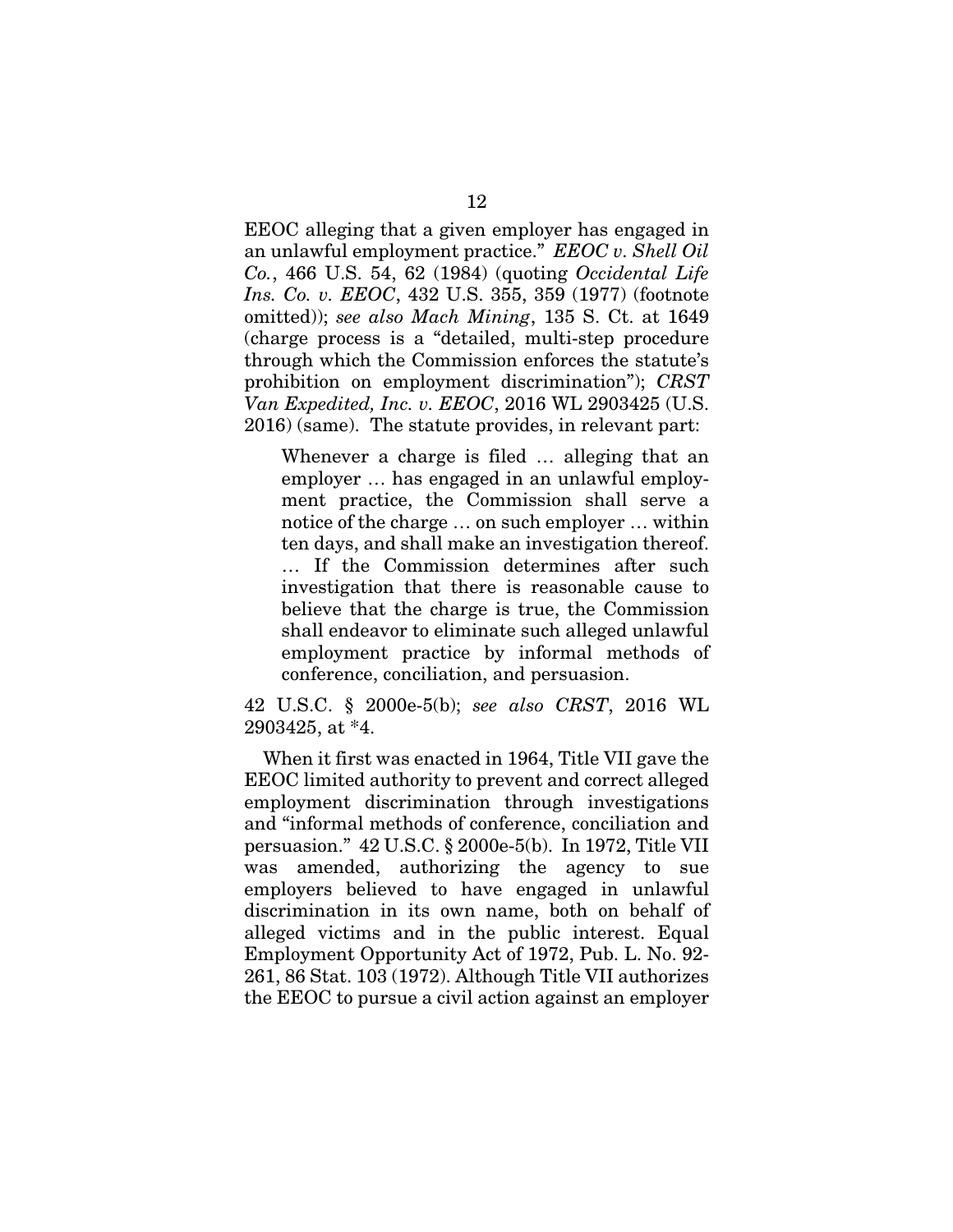believed to have engaged in unlawful discrimination, the agency may exercise that authority only after it has made an investigation, reached a reasonable cause determination based on that investigation, and its efforts "to secure from the respondent a conciliation agreement acceptable to the Commission" have failed. 42 U.S.C. § 2000e-5(f)(1); *see also Mach Mining*, 135 S. Ct. at 1649-50.

In *Mach Mining*, this Court outlined a deferential standard for judging the EEOC's compliance with its duty to conciliate under Title VII. *Id.* at 1656. Although the Court made general reference to the detailed, multi-step administrative process triggered by the filing of a discrimination charge, the question before the Court pertained only to the scope and standard of judicial review applicable to the EEOC's conciliation obligation. The Court held that as to conciliation, Title VII confers "extensive discretion [upon the EEOC] to determine the kind and amount of communication with an employer appropriate in any given case." *Id.* at 1649. However, it had no occasion to, and did not, examine the parameters of the EEOC's statutory duty to *investigate*.

In the *Mach Mining* case, the EEOC sued the defendant for engaging in an alleged pattern or practice of sex discrimination in hiring for non-office positions. The defendant averred that the EEOC failed to satisfy its pre-suit obligation to attempt conciliation, noting that the agency did not identify the victims on whose behalf it was seeking to conciliate, did not provide any information regarding victimspecific damages, refused the company's request for an in-person meeting, and deemed conciliation a failure even after the company made a counteroffer and expressed a willingness to continue negotiations.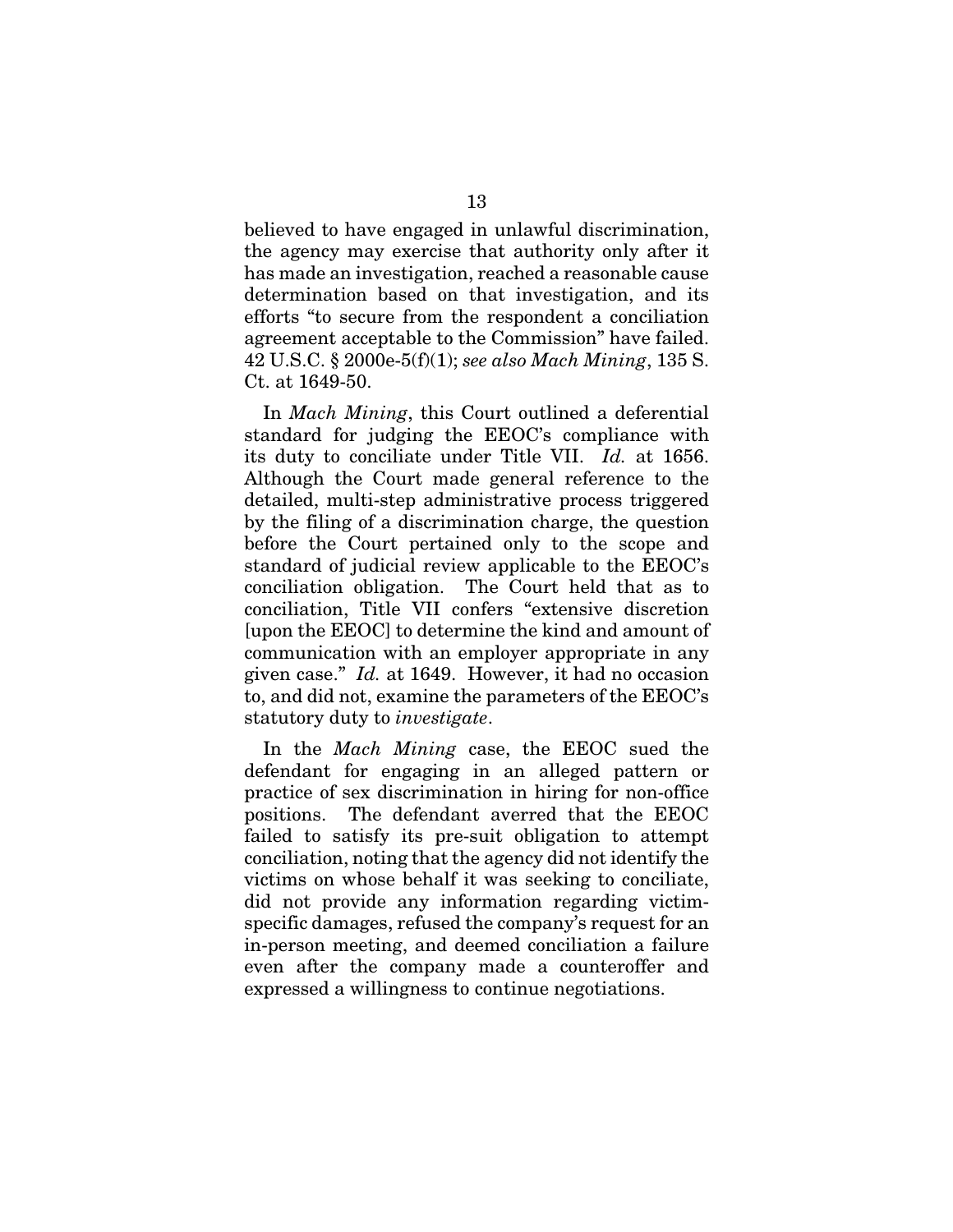For its part, the EEOC asked the trial court to find, based on the agency's representations alone, that it met its duty to conciliate, arguing further that the substance of its conciliation efforts were unreviewable. The trial court disagreed, concluding that whether and to what extent the EEOC satisfied its duty to conciliate is subject to some level of review to ensure it made "a sincere and reasonable effort to negotiate." *EEOC v. Mach Mining, LLC*, 2013 WL 319337, at \*5 (S.D. Ill. Jan. 28, 2013) (citations and internal quotations omitted), *rev'd*, 738 F.3d 171 (7th Cir. 2013), *vacated*, 135 S. Ct. 1645 (2015). On appeal, the Seventh Circuit reversed, finding that Title VII does not authorize courts to second-guess the EEOC's conciliation activities. *EEOC v. Mach Mining, LLC*, 738 F.3d 171 (7th Cir. 2013), *vacated*, 135 S. Ct. 1645 (2015).

This Court disagreed, concluding that nothing in Title VII overcomes the "strong presumption favoring judicial review of administrative action," 135 S. Ct. at 1653, or otherwise suggests that Congress intended for the EEOC to "police its own conduct." *Id.* at 1651. As to the standard that should be applied in reviewing the EEOC's compliance with its Title VII conciliation responsibilities, the Court pointed out that the statute itself gives the EEOC broad discretion regarding what matters to conciliate and for how long. At the same time, courts may not simply "accept the EEOC's sayso that it complied with the law," *id.* at 1653, but rather must verify that the agency "actually, and not just purportedly," made an effort to conciliate. *Id.* For instance, if the EEOC made no effort whatsoever to conciliate prior to filing suit, "Title VII would offer a perfectly serviceable standard for judicial review: Without any 'endeavor' at all, the EEOC would have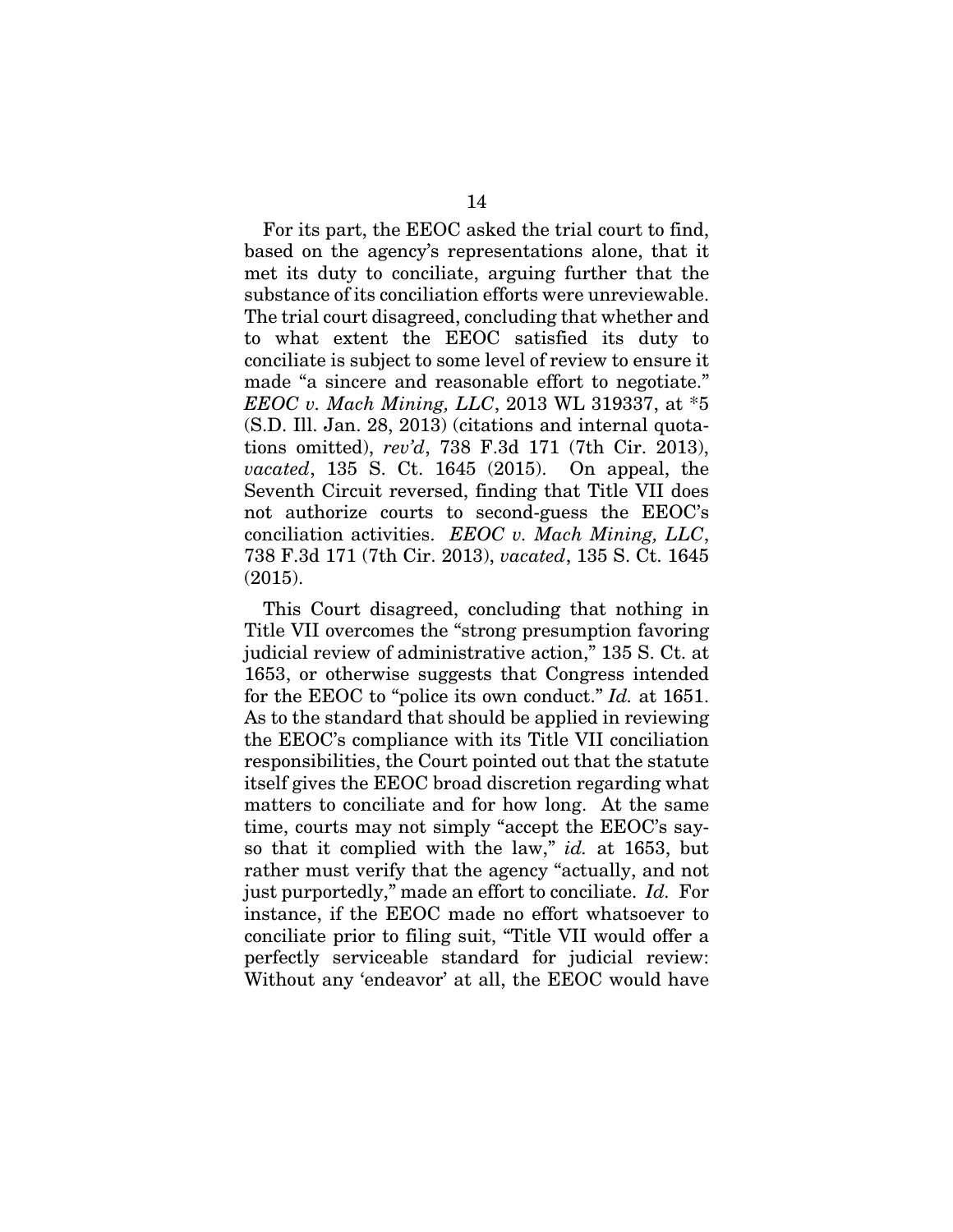failed to satisfy a necessary condition of litigation." *Id.* at 1652.

This Court observed that Title VII's "conference, conciliation and persuasion" language supplies a concrete roadmap as to what constitutes an adequate conciliation effort on the EEOC's part: those terms "necessarily involve communication between parties, including the exchange of information and views." *Id*. Accordingly, the EEOC is expected to "try to engage the employer in some form of discussion (whether written or oral), so as to give the employer an opportunity to remedy the allegedly discriminatory practice." *Id.* at 1656. In other words, the agency "must tell the employer about the claim––essentially, what practice has harmed which person or class – and must provide the employer with an opportunity to discuss the matter in an effort to achieve voluntary compliance." *Id.* at 1652 (emphasis added).

Under *Mach Mining*, a sworn statement from the EEOC will "usually suffice." *Id.* However, if the employer offers its own "credible evidence" that the EEOC did not provide the respondent with necessary information about the charge or attempt to conciliate the claims, *id.*, the court "must conduct the factfinding necessary to decide that limited dispute." *Id*. Thus, even under the relatively modest standard of review articulated by the Court, employers still may challenge the sufficiency of the EEOC's conciliation efforts.

Purporting to apply the reasoning of *Mach Mining*, the Second Circuit found that like conciliation, judicial review of EEOC *investigation* efforts is narrow, and is limited to determining whether an investigation occurred. Thus, in the Second Circuit's view, to establish compliance with its statutory duties, the EEOC need only show that "it took steps to determine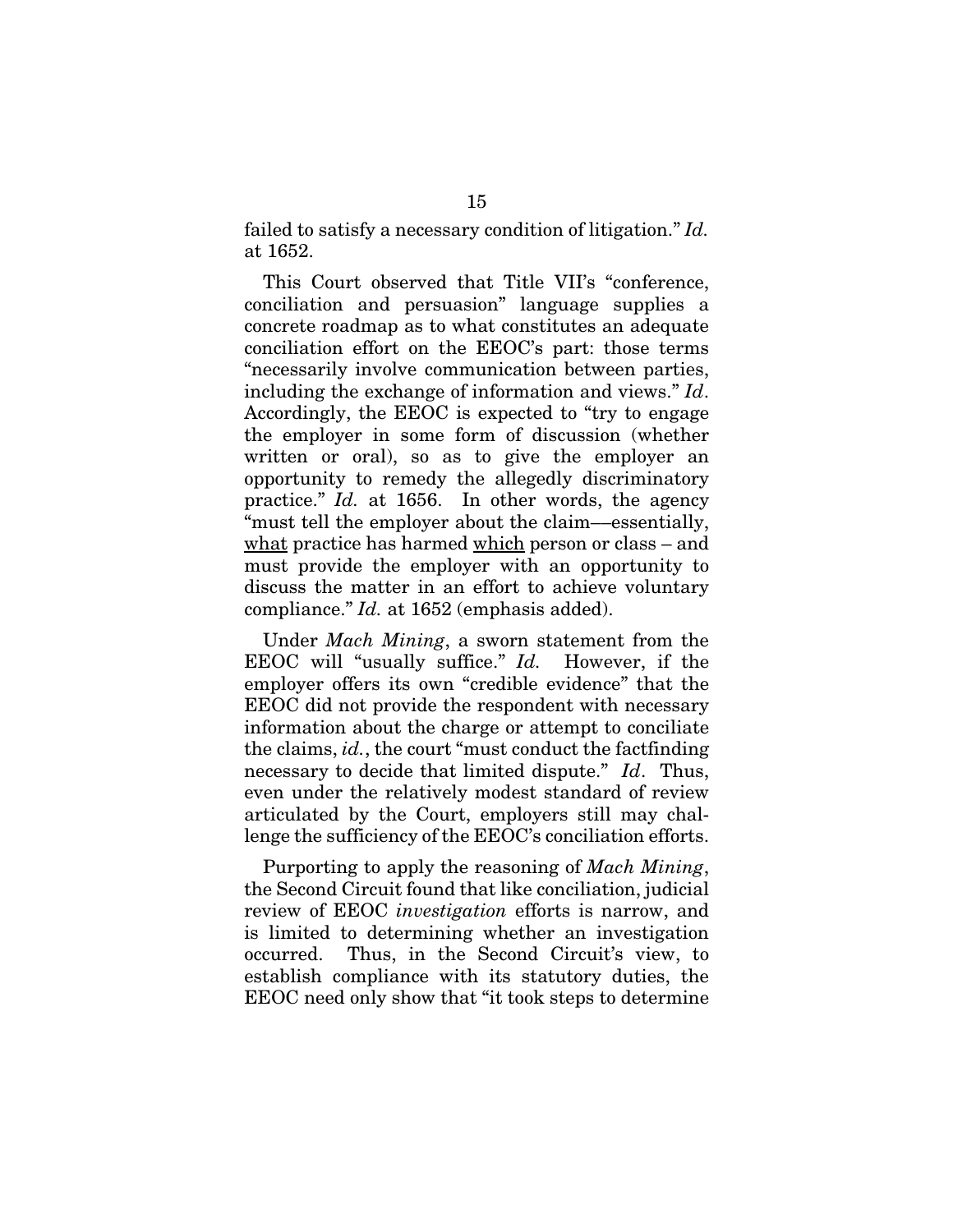whether there was reasonable cause to believe that the allegations in the charge are true." Pet. App. 8a-9a. The Second Circuit found further that the EEOC typically will satisfy that showing by filing a sworn affidavit with the court attesting that it "performed its investigative obligations and outlining the steps taken to investigate the charges …." Pet. App. 9a. The court reasoned that a more searching review would invite courts to second-guess the EEOC's investigation strategy or methods, which in turn "would expend scarce resources and would delay and divert EEOC enforcement actions from furthering the purpose behind Title VII––eliminating discrimination in the workplace." Pet. App. 10a.

Notably, while this Court in *Mach Mining* specified that employers may refute the EEOC's affidavit evidence of conciliation by offering its own evidence, the Second Circuit below conveniently declined to provide such an opportunity to employers challenging the sufficiency of pre-suit investigation. In effect, the Second Circuit's interpretation would have courts simply accept the EEOC's word that a proper investigation occurred, without any possibility for a challenge from the employer.

The decision below thus rests on an illogical and extreme extrapolation of the Title VII conciliation principles outlined in *Mach Mining*, which if allowed to stand would relieve the EEOC of any meaningful obligation to ensure that every Title VII lawsuit it files is preceded by a proper investigation. Accordingly, this Court should grant the petition and reverse the decision below.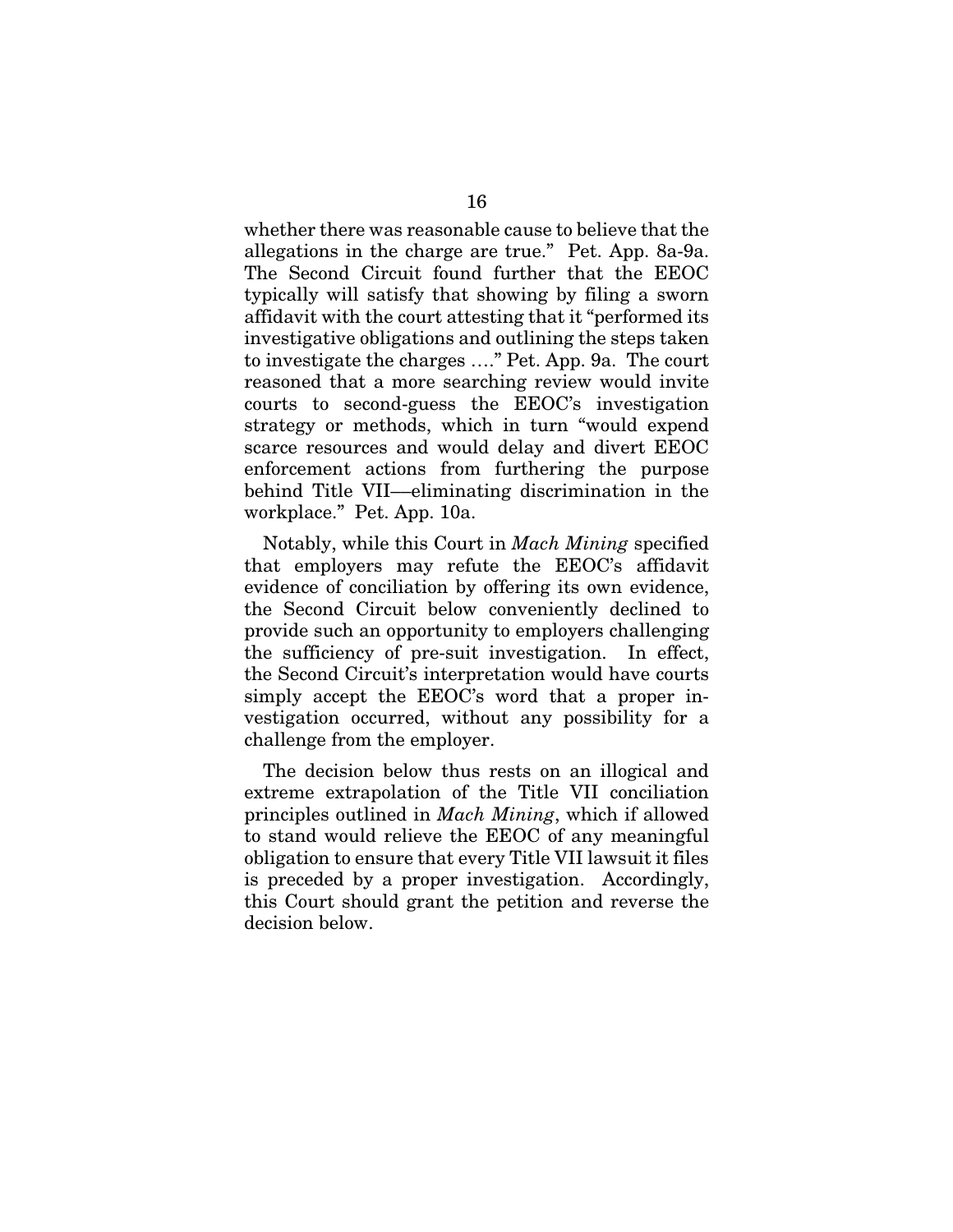### B. The Court in *Mach Mining* Focused On Features Of Conciliation That Do Not Exist In The Investigation Context

In resolving the narrow question whether courts may review the sufficiency of EEOC conciliation efforts and, if so, under what standard, this Court in *Mach Mining* pointed to a number of unique features of conciliation that are inapplicable to other stages of the multi-step charge resolution process. For instance, the Court observed that Title VII requires the EEOC to "endeavor" to eliminate suspected discriminatory employment practices through "informal" means of "conference, conciliation, and persuasion," but does not dictate whether and how the agency should resolve the matter. 135 S. Ct. at 1649. It noted:

Congress left to the EEOC such strategic decisions as whether to make a bare-minimum offer, to lay all its cards on the table, or to respond to each of an employer's counter-offers, however far afield. So too Congress granted the EEOC discretion over the pace and duration of conciliation efforts, the plasticity or firmness of its negotiating positions, and the content of its demands for relief.

*Id*. at 1654. That built-in discretion and flexibility in the conduct of conciliation does not extend to the EEOC's notice, investigation or determination obligations. To the contrary, Title VII directs that the EEOC "shall make an investigation" of discrimination charges, 42 U.S.C. § 2000e-5(b); unlike the bargaining flexibility it affords in conciliations, Title VII does not give the EEOC a choice as to which claims to investigate, or whether to investigate at all, prior to filing suit. *Id.*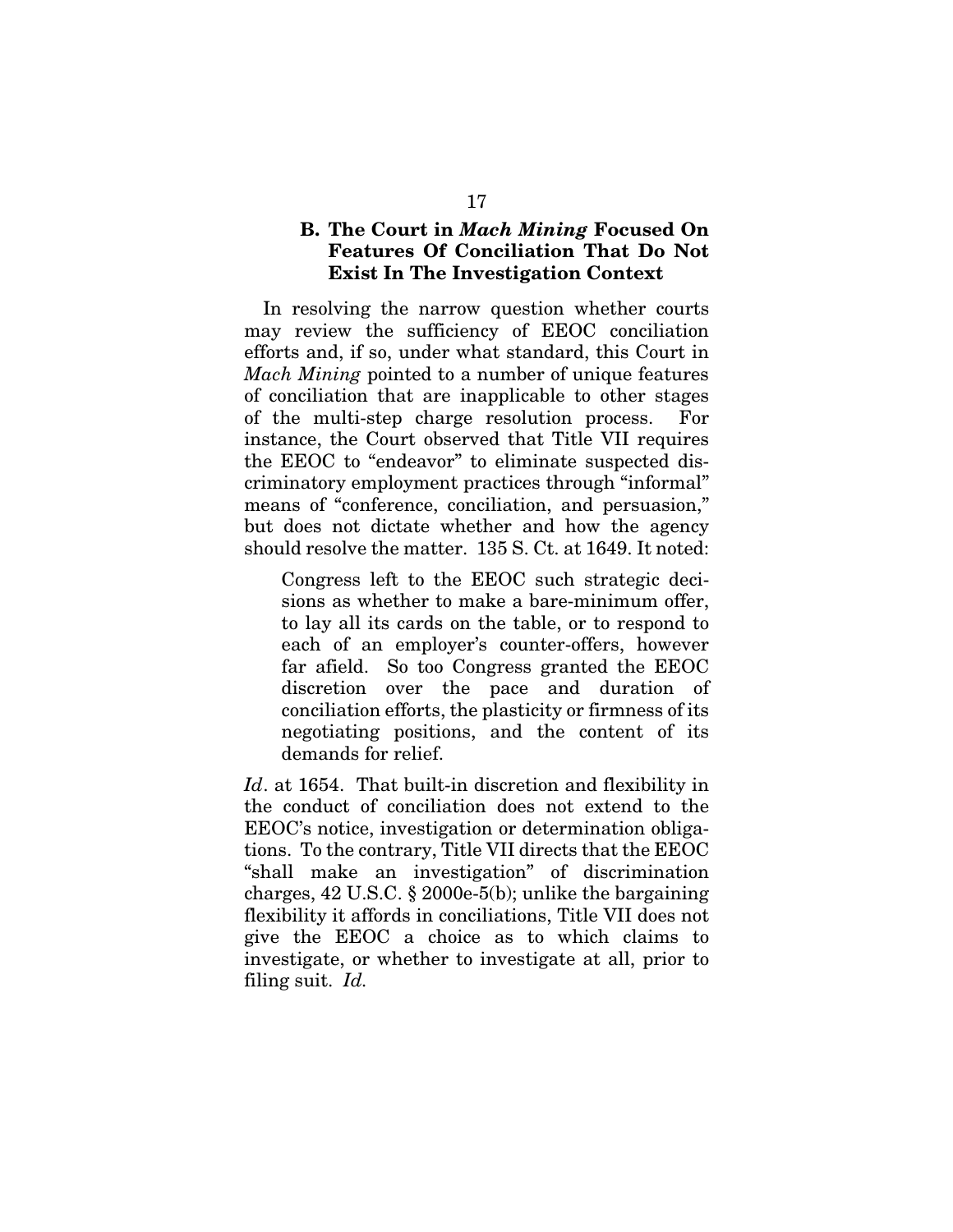The EEOC's procedural regulations confirm and reinforce that under Title VII, Congress intended the EEOC to investigate charges of discrimination, providing that "[t]he investigation of a charge *shall* be made by the Commission  $\ldots$ " 29 C.F.R. § 1601.15(a) (emphasis added). Whenever the agency "completes its investigation" . . . and finds "no[] reasonable cause to believe that an unlawful employment practice has occurred ... the Commission shall issue a letter of determination" to that effect. 29 C.F.R. § 1601.19(a). Where the EEOC does find reason to believe discrimination occurred, the EEOC may issue a determination *only* "based on, and limited to, evidence obtained by the Commission" during the investigation. 29 C.F.R. § 1601.21(a).

Further, although in litigation the EEOC generally is permitted to pursue any statutory violation growing out of facts uncovered during a "reasonable investigation" of an underlying charge, the agency must actually investigate prior to suit in order to invoke that rule. *See* 42 U.S.C. § 2000e-5(b); *see also e.g., EEOC v. CRST Van Expedited, Inc.*, 679 F.3d 657, 674 (8th Cir. 2012) (quoting *EEOC v. Delight Wholesale Co.*, 973 F.2d at 668 (8th Cir. 1992)); *EEOC v. Bailey Co.*, 563 F.2d 439, 446 (6th Cir. 1977); *EEOC v. Outback Steak House of Fla., Inc.*, 520 F. Supp. 2d 1250, 1263 (D. Colo. 2007); *EEOC v. Jillian's of Indianapolis, Inc.*, 279 F. Supp. 2d 974, 979-81 (S.D. Ind. 2003); *EEOC v. E. Hills Ford Sales, Inc*., 445 F. Supp. 985, 987-89 (W.D. Pa. 1978); *EEOC v. Nat'l Cash Register Co.*, 405 F. Supp. 562, 567 (N.D. Ga. 1975); *EEOC v. Target Corp*., 2007 WL 1461298, at \*3 (E.D. Wis. May 16, 2007) (unpublished) (citation omitted). As the Eighth Circuit in *EEOC v. CRST*  observed: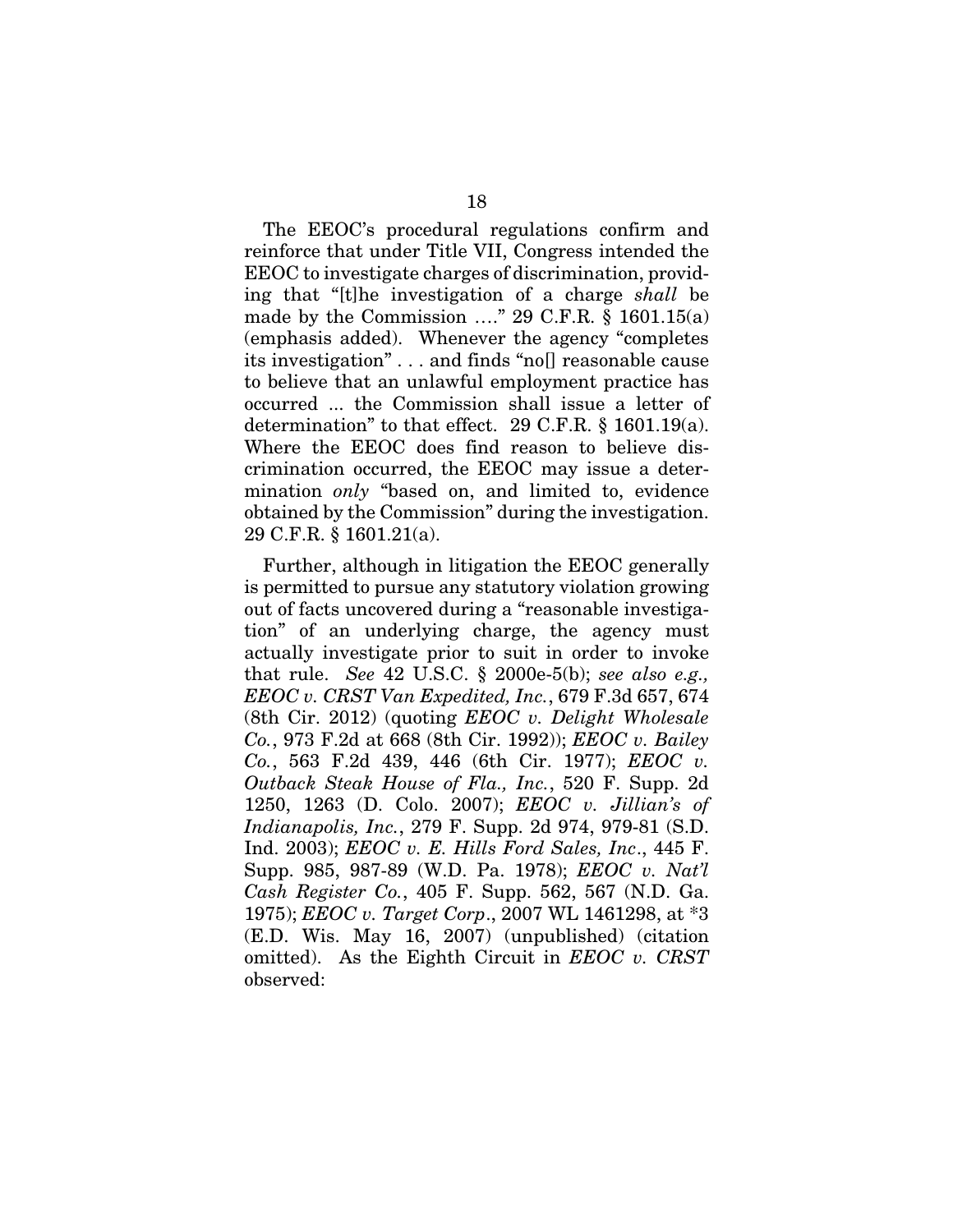[W]hile "[t]he EEOC may seek relief on behalf of individuals beyond the charging parties and for alleged wrongdoing beyond those originally charged," it "must discover such individuals and wrongdoing *during the course of its investigation.*"

\* \* \*

"The relatedness of the initial charge, the EEOC's investigation and conciliation efforts, and the allegations in the complaint is necessary to provide the defendant-employer adequate notice of the charges against it and a genuine opportunity to resolve all charges through conciliation."

679 F.3d at 674-75 (citations omitted).

Accordingly, the EEOC may not sue an employer in federal court on claims that go beyond the scope of those uncovered and actually investigated at the administrative stage. Said differently, if an EEOC lawsuit contains allegations that were not evaluated during the underlying administrative charge investigation, then the EEOC has not fulfilled its pre-suit administrative obligations, and the action must be dismissed.

The Second Circuit below improperly extended to the investigations context this Court's ruling in *Mach Mining*, which addressed only the standard of review applicable to the EEOC's duty to conciliate. In doing so, it effectively insulated the EEOC's investigation efforts from any kind of meaningful judicial review, absolving the EEOC from having to demonstrate that it actually undertook a proper investigation of a claim prior to commencing suit on that claim, and denying employers the opportunity to adduce evidence showing that the EEOC did not, in fact, meet its investigation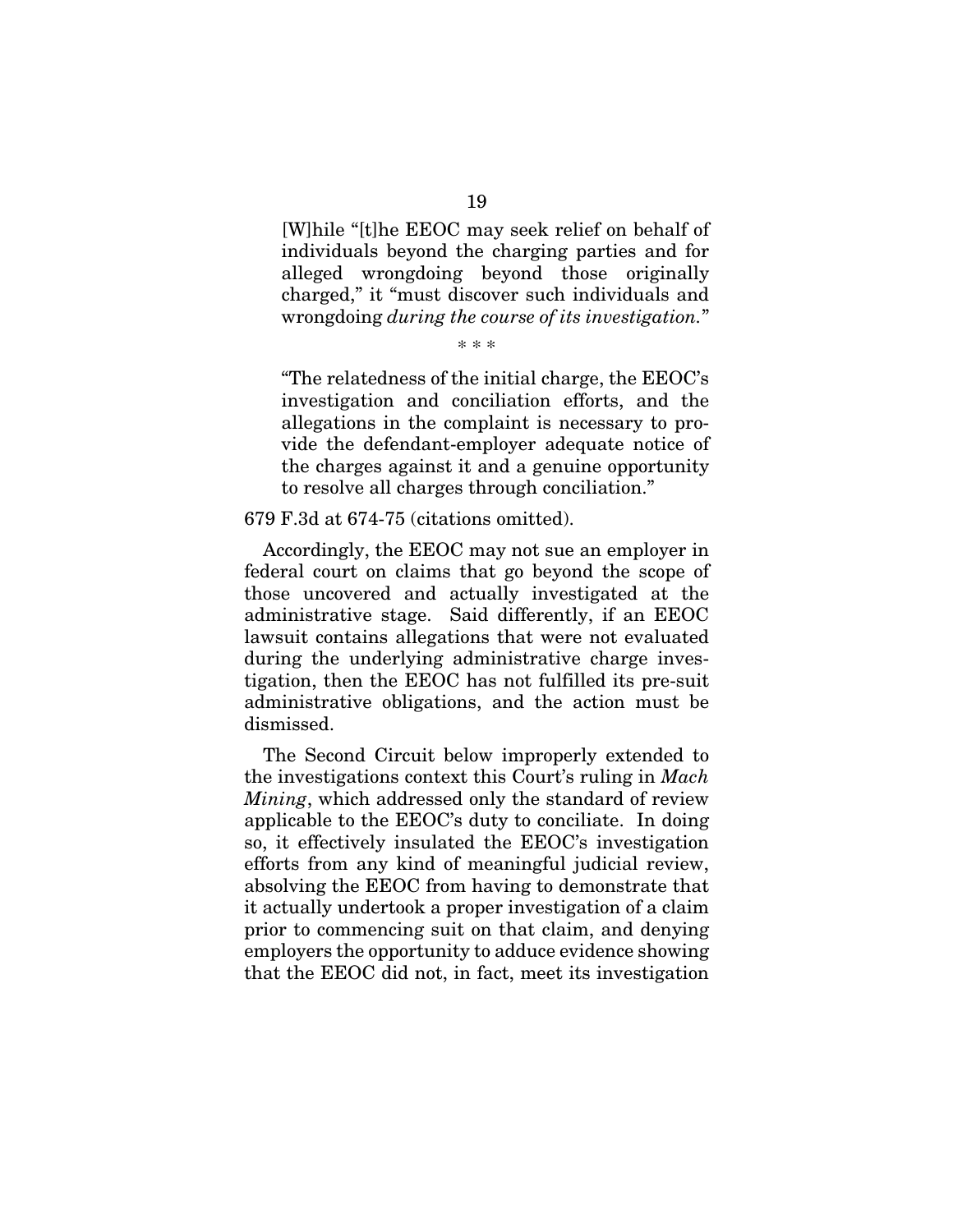obligation. For that reason, review by this Court is warranted.

- II. REVIEW OF THE DECISION BELOW IS NECESSARY TO RESOLVE AN ISSUE OF SUBSTANTIAL IMPORTANCE TO EMPLOYERS REGARDING THE PROPER AND EFFICIENT RESOLUTION OF DISCRIMINATION CHARGES
	- A. Conferring Upon the EEOC Unconstrained Latitude In The Conduct Of Discrimination Charge Investigations Is Inconsistent With Title VII's Purposes And Policy Aims

As noted, when first enacted, Title VII gave the EEOC limited authority to prevent and correct discrimination through this administrative framework of charge investigations and, where appropriate, informal conciliation. Section 706(b) of Title VII, 42 U.S.C. § 2000e-5(b). In 1972, Congress amended Title VII to authorize the EEOC to bring a civil lawsuit against private employers in its own name, both on behalf of alleged victims and in the public interest. Equal Employment Opportunity Act of 1972, Pub. L. No. 92-261, 86 Stat. 103 (1972). "Although the 1972 amendments provided the EEOC with the additional enforcement power of instituting civil actions in federal courts, Congress preserved the EEOC's administrative functions" in the amended Act. *Occidental Life Ins. Co. v. EEOC*, 432 U.S. 355, 368 (1977).

Not coincidentally, Congress also intended voluntary compliance to be the "preferred means of achieving the objectives of Title VII." *See, e.g., Local No. 93, Int'l Ass'n of Firefighters v. City of Cleveland*, 478 U.S. 501, 515 (1986) (citing *Alexander v. Gardner-*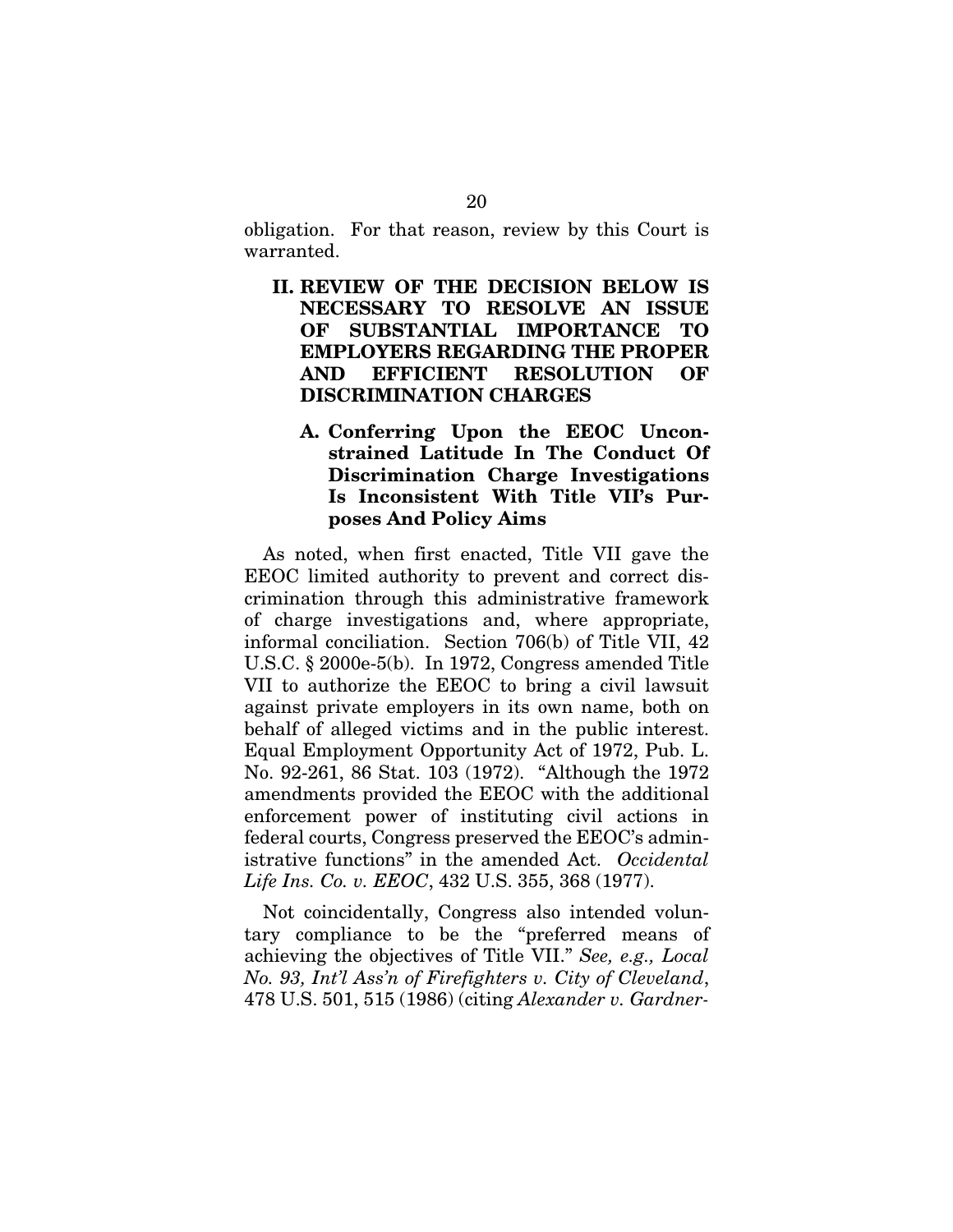*Denver Co*., 415 U.S. 36, 44 (1974) and *Albemarle Paper Co. v. Moody*, 422 U.S. 405, 417-18 (1975)). The EEOC's regulations provide that in enacting Title VII, Congress "strongly encouraged employers … to act on a voluntary basis to modify employment practices and systems which constituted barriers to equal employment opportunity, without awaiting litigation or formal government action." 29 C.F.R. § 1608.1(b).

Pre-suit investigation by the EEOC is vital to ensuring compliance with the policies underlying Title VII. Among other things, it promotes sound employment relations and compliance programs by encouraging early detection and correction of potential violations, without resorting to protracted federal court litigation. In particular, the EEOC charge investigation sets the stage for meaningful conciliation, which benefits respondents seeking to avoid the cost and reputational damage associated with employment discrimination litigation against the federal government. It also benefits charging parties seeking speedy resolution to their workplace disputes. *See CRST Van Expedited*, 679 F.3d at 675 ("The relatedness of the initial charge, the EEOC's investigation and conciliation efforts, and the allegations in the complaint is necessary to provide the defendant-employer adequate notice of the charges against it and a genuine opportunity to resolve all charges through conciliation") (citations and internal quotations omitted).

The EEOC's failure to investigate a claim prior to suit deprives charging parties and respondents of a meaningful opportunity to resolve the claims informally, and represents a dereliction of the EEOC's statutory responsibilities under Title VII. It also undermines the statute's policy aims and purposes,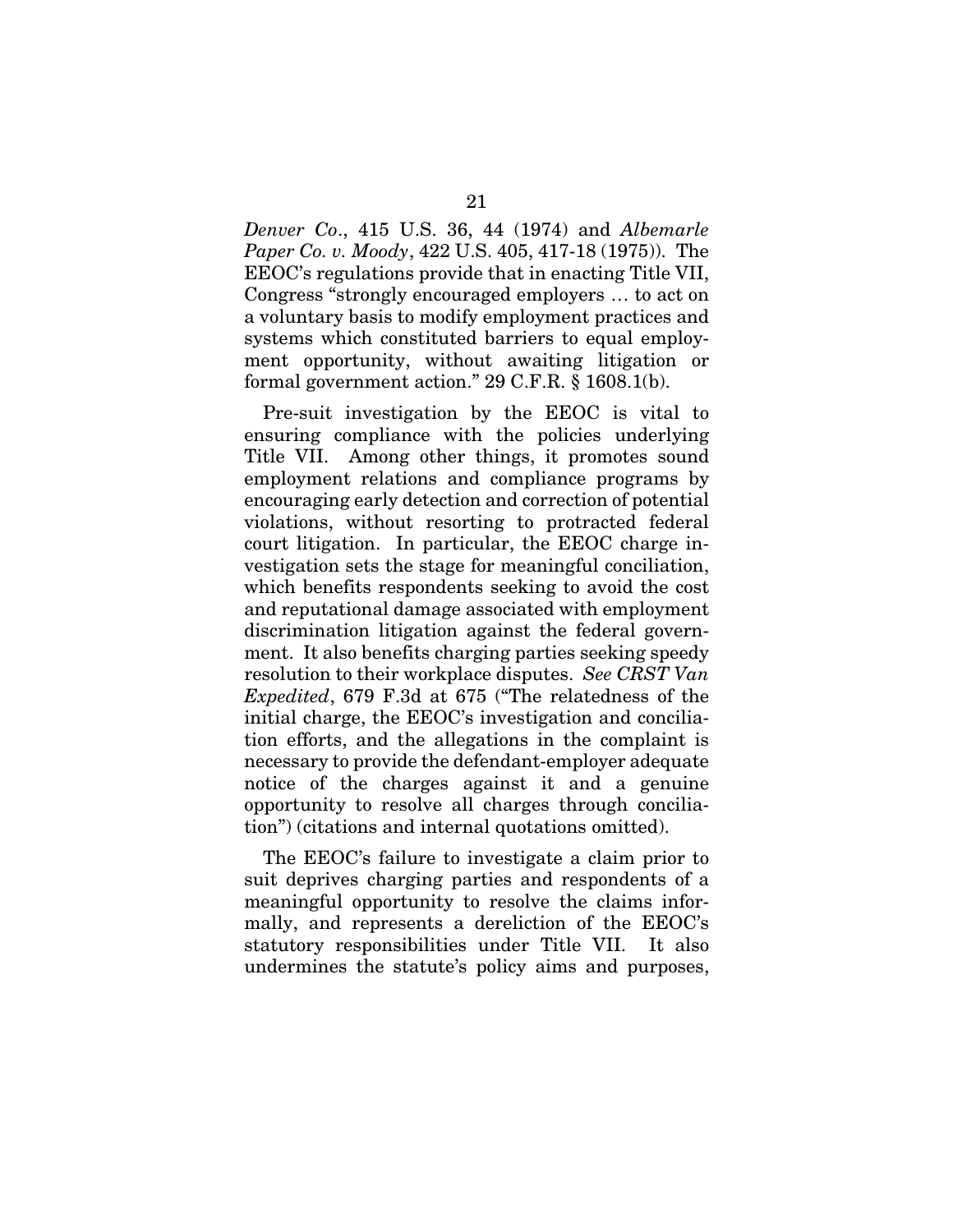which favor prompt, informal resolution of discrimination charges over federal court litigation. This Court should make clear that meaningful judicial review of EEOC investigations is crucial to ensure the proper functioning of the entire administrative process.

### B. The EEOC's Recent History Of Prosecutorial Abuses Confirms The Need For Clear Standards Governing It Compliance With Pre-Suit Investigative And Other Administrative Requirements

*Amici* remain profoundly concerned about the EEOC's current, extremely aggressive enforcement strategy, which places a premium on high-profile, mainly class-based litigation often at the expense of proper investigation and meaningful conciliation. If allowed to stand, the decision below will only encourage the EEOC to pursue litigation of claims that were *never* examined at the charge investigation stage.

Since at least 2012, the EEOC has directed significant investigative resources towards the development of claims having a potentially broad impact on large classes of applicants and employees. The agency's current Strategic Enforcement Plan (SEP), for instance, requires field offices to progressively increase the percentage of systemic cases on their active litigation dockets, but says nothing to suggest that meaningful investigation and pre-suit charge resolution are agency priorities. Such policies serve not to encourage careful administrative charge investigations, but rather to incentivize staff to bypass investigation and pre-suit conciliation in favor of highprofile, class-based lawsuits – particularly those, as here, alleging "pattern-or-practice" discrimination.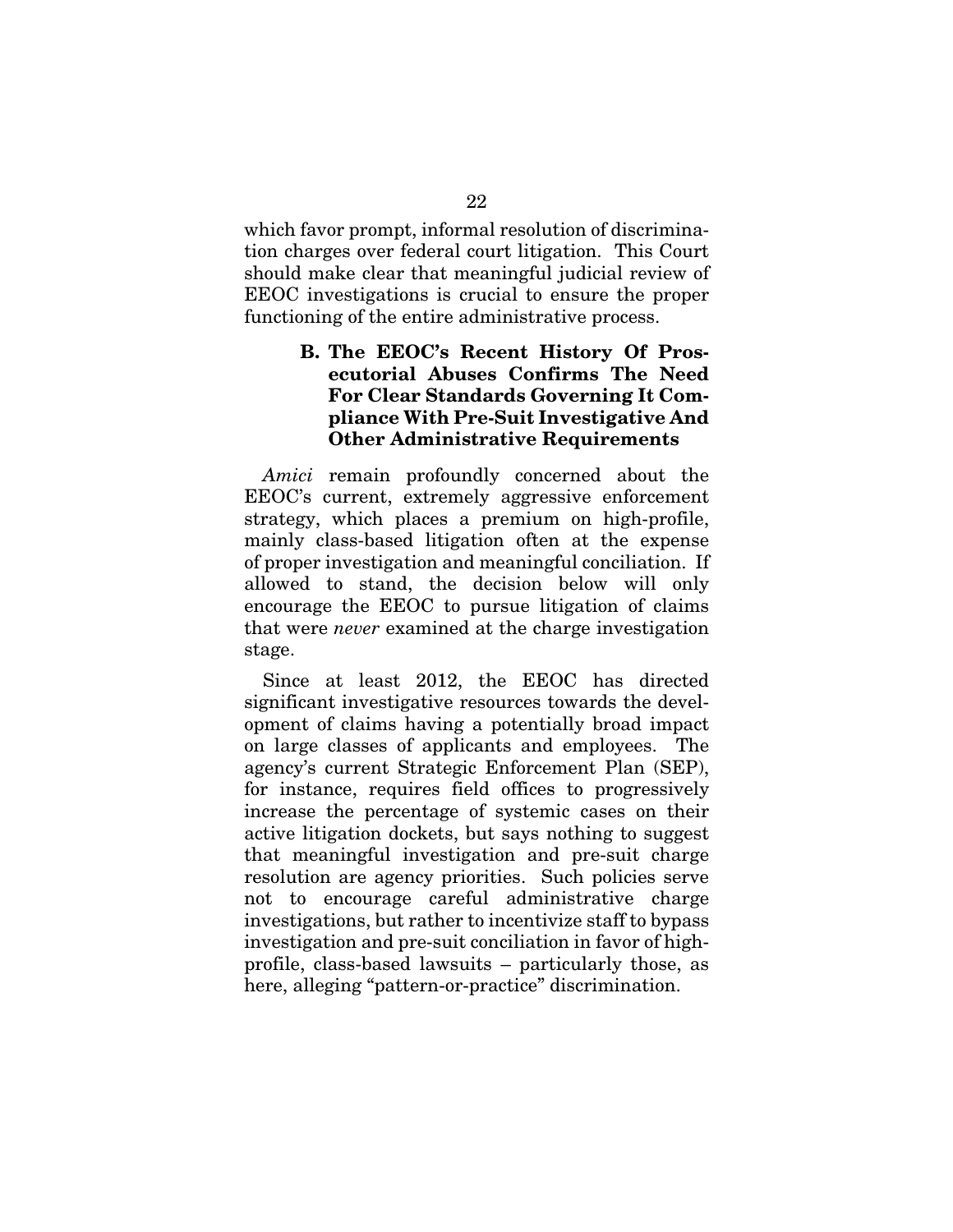Indeed, proper pre-suit investigation is especially important to establish a strong factual basis for such claims. To make out a threshold pattern-or-practice case, the EEOC must show that alleged discrimination was the defendant's *modus operandi* – *e.g.*, a "standard operating procedure." *Int'l Bhd. of Teamsters v. United States*, 431 U.S. 324, 336 (1977) (footnote omitted). This may be done, in part, through the use of statistics showing a statistically significant workforce imbalance disfavoring a protected group.

For instance, a charging party could claim that the employer has engaged in a pattern or practice of unlawful discrimination through the application of hiring practices that discriminate on the basis of race. In support, he or she could offer statistics showing that since the implementation of a particular policy, the employer has hired only one African-American to fill 1,000 available positions companywide. The employer could respond with a direct attack on the charging party's statistics, arguing for example that they are rife with mathematical errors or other significant mistakes. During its investigation of the charge, the EEOC would be expected to, at a minimum, examine the data and the parties' respective views, and perform its own statistical analyses to identify strengths and weaknesses in each side's position. The agency freely admits that it did nothing of the sort here.

As noted, "Congress requires that the EEOC engage in specific pre-litigation activities, including investigating the claim and attempting to eliminate any such alleged unlawful employment practice by informal methods of conference, conciliation, and persuasion." *EEOC v. Bloomberg L.P.*, 967 F. Supp. 2d 802, 810 (S.D.N.Y. 2013) (internal quotation omitted) (citing *EEOC v. Johnson & Higgins, Inc.*, 91 F.3d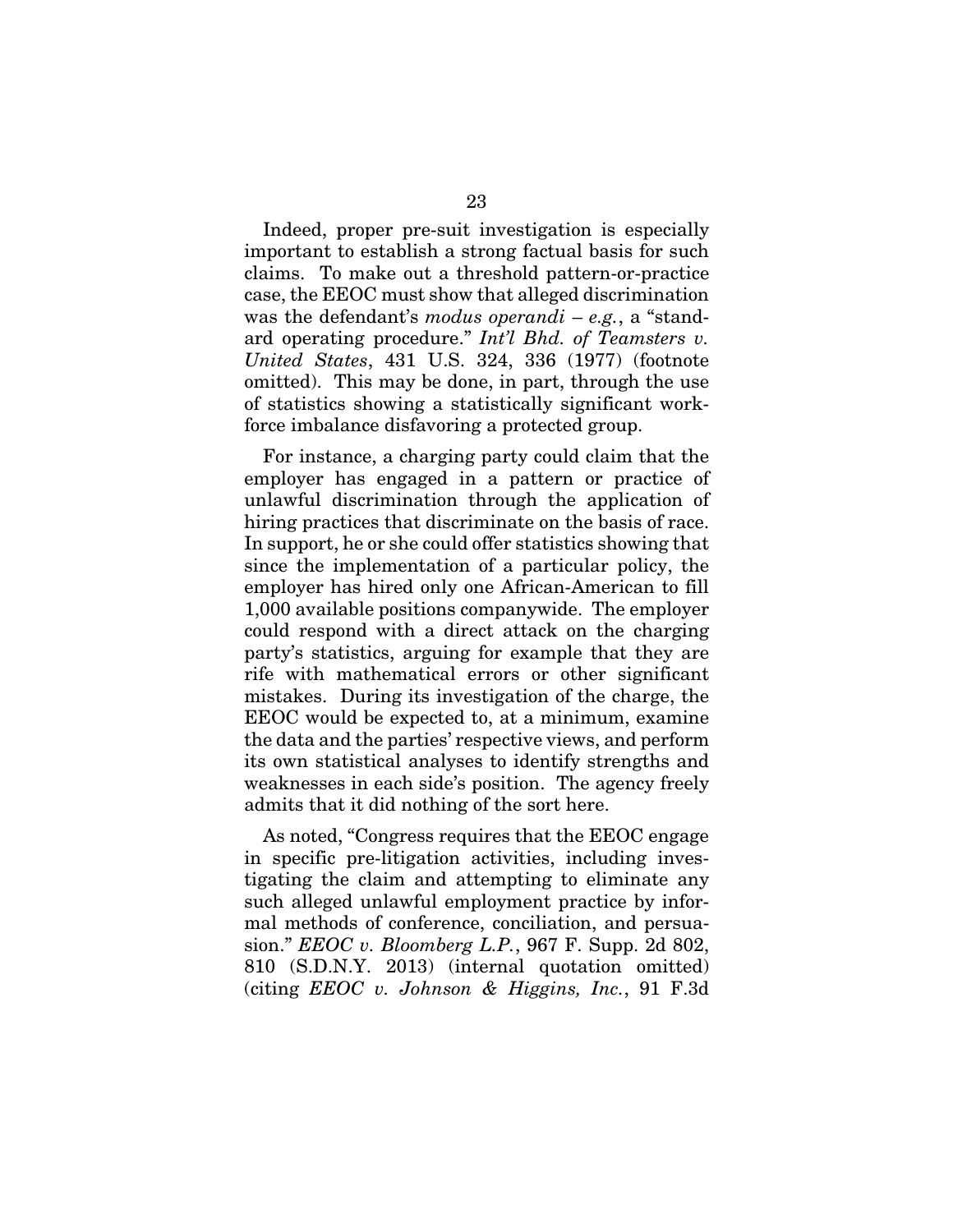1529, 1534-35 (2d Cir.1996)). Here, the EEOC brought an action against Sterling accusing it of engaging in a pattern or practice of unlawful discrimination in pay and promotions against women in retail sales positions nationwide. Despite the sweeping and very serious nature of that accusation, there is nothing in the EEOC's investigative record to suggest that the agency actually conducted an investigation of nationwide pattern-or-practice discrimination. In fact, the failure by the EEOC investigator to recall any of the details of the alleged nationwide investigation strongly implies that no such investigation occurred.

The EEOC's actions, or rather lack of action, in this case, coupled with its widely publicized systemic litigation enforcement strategy, strongly suggest that the "investigation" it claimed to have conducted here amounted to nothing more than a check-the-box exercise aimed to expedite the docketing of another systemic court case. Such conduct flies directly in the face of Title VII's pre-suit administrative requirements, as well as Congress's stated preference for informal resolution of discrimination claims.

Permitting the EEOC to bypass its obligation to investigate the claims upon which it brings suit would only serve to further encourage it to employ questionable tactics seemingly designed primarily to force employers into untenable settlement positions. The EEOC's failure to comply in every instance with its statutory duty to investigate prior to suit is particularly problematic where, as here, a handful of individual charges are transformed by the EEOC into a nationwide pattern-or-practice lawsuit without any nationwide discrimination investigation.